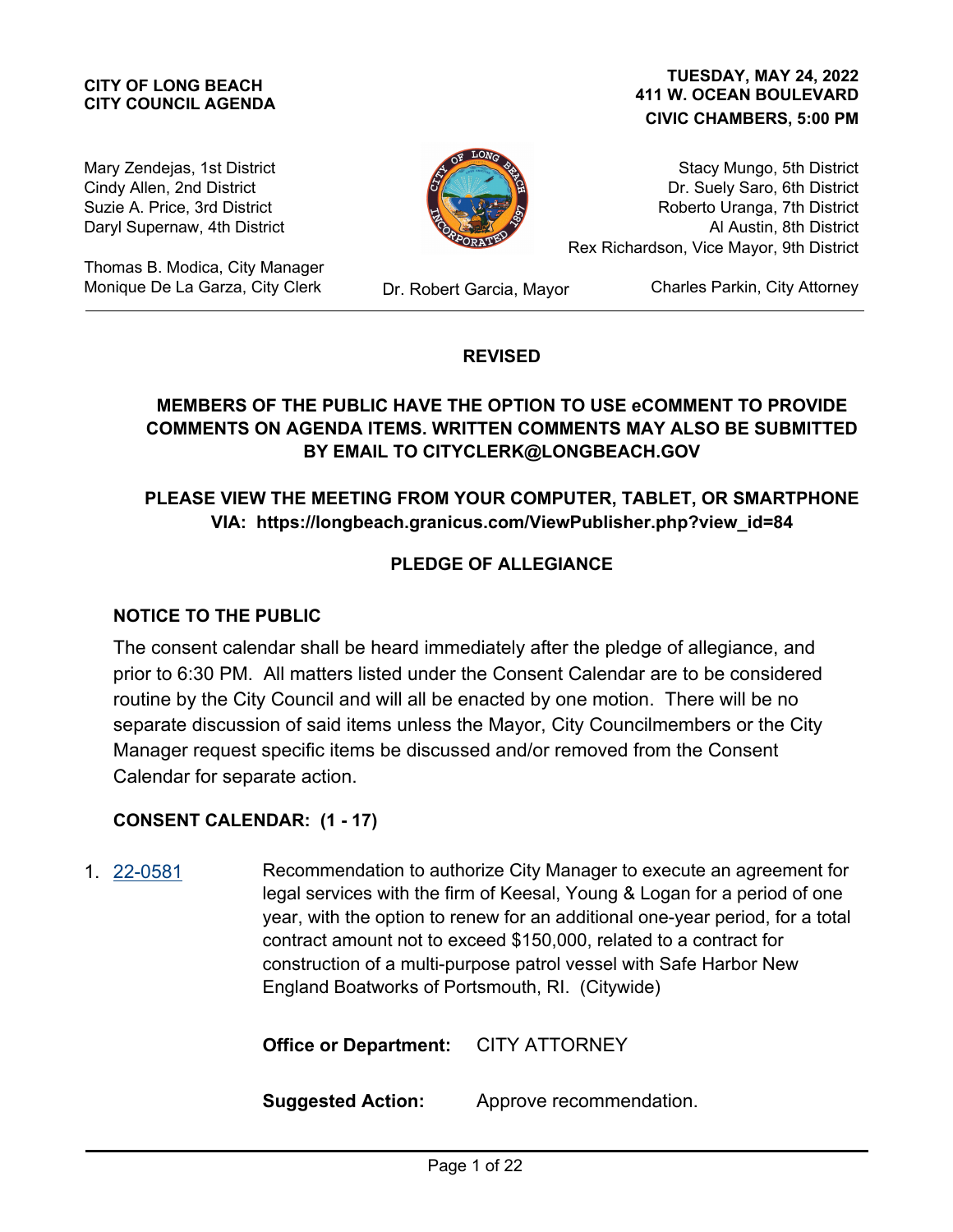| 2. 22-0582 | April 19, 2022.                              | Recommendation to approve the minutes for the City Council meeting of<br>Tuesday, May 10, 2022 and the Study Sessions of Tuesday, April 5, and                                                                                                                                                                                                                                                                                                             |
|------------|----------------------------------------------|------------------------------------------------------------------------------------------------------------------------------------------------------------------------------------------------------------------------------------------------------------------------------------------------------------------------------------------------------------------------------------------------------------------------------------------------------------|
|            | <b>Office or Department:</b>                 | <b>CITY CLERK</b>                                                                                                                                                                                                                                                                                                                                                                                                                                          |
|            | <b>Suggested Action:</b>                     | Approve recommendation.                                                                                                                                                                                                                                                                                                                                                                                                                                    |
| 3. 22-0583 | between May 9, 2022 and May 16, 2022.        | Recommendation to refer to City Attorney damage claims received                                                                                                                                                                                                                                                                                                                                                                                            |
|            | <b>Office or Department:</b>                 | <b>CITY CLERK</b>                                                                                                                                                                                                                                                                                                                                                                                                                                          |
|            | <b>Suggested Action:</b>                     | Approve recommendation.                                                                                                                                                                                                                                                                                                                                                                                                                                    |
| 4. 22-0584 | Beach Fire Department; and adopt resolution. | Recommendation to approve the destruction of records for the Long                                                                                                                                                                                                                                                                                                                                                                                          |
|            | <b>Office or Department:</b>                 | <b>CITY CLERK</b>                                                                                                                                                                                                                                                                                                                                                                                                                                          |
|            | <b>Suggested Action:</b>                     | Approve recommendation.                                                                                                                                                                                                                                                                                                                                                                                                                                    |
| 5. 22-0585 |                                              | Recommendation to authorize City Manager, or designee, to execute all<br>documents necessary for the Fourth Amendment to Lease No. 20968 with<br>the C. and D. Hansen Revocable Trust to amend certain provisions of the<br>Lease to reconcile rents deferred as a result of the directed temporary<br>closure of the Leasehold due to the COVID-19 pandemic and subsequent<br>Health Order for the Control of COVID-19 distancing directive. (District 3) |
|            | <b>Office or Department:</b>                 | <b>ECONOMIC DEVELOPMENT</b>                                                                                                                                                                                                                                                                                                                                                                                                                                |
|            | <b>Suggested Action:</b>                     | Approve recommendation.                                                                                                                                                                                                                                                                                                                                                                                                                                    |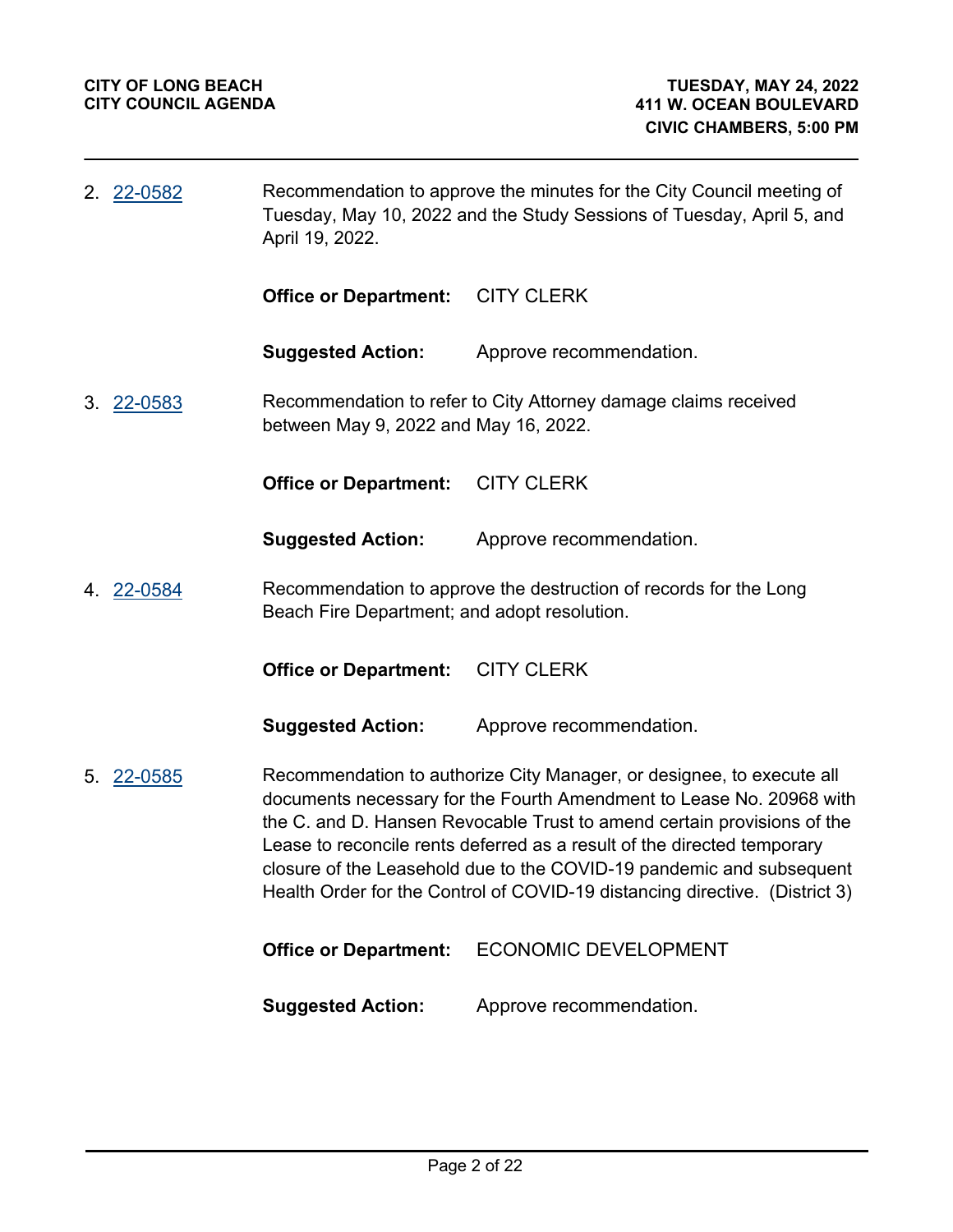Recommendation to authorize City Manager, or designee, to execute all documents necessary to amend Contract No. 35671 with W.W. Grainger, Inc., of Lake Forest, IL, for furnishing and delivering maintenance, repair, and operations supplies and related materials for a wide range of fieldwork needs, to increase the annual contract amount by \$300,000, with a 20 percent contingency in the amount of \$60,000, for a revised annual contract amount not to exceed \$1,560,000. (Citywide) 6. [22-0586](http://longbeach.legistar.com/gateway.aspx?M=L&ID=239518)

**Office or Department:** FINANCIAL MANAGEMENT

**Suggested Action:** Approve recommendation.

Recommendation to adopt resolution authorizing City Manager, or designee, to execute a contract, and any necessary documents including any necessary subsequent amendments, with Oshkosh Corporation of Oshkosh, WI, through its subsidiary, Pierce Manufacturing, of Appleton, WI, with distribution and delivery by South Coast Fire Equipment, of Ontario, CA, for the purchase of a Pierce Enforcer fire vehicle with related equipment and accessories for hazardous materials response, on the same terms and conditions afforded to Sourcewell in a total amount not to exceed \$897,476, inclusive of taxes and fees. (Citywide) 7. [22-0587](http://longbeach.legistar.com/gateway.aspx?M=L&ID=239554)

**Office or Department:** FINANCIAL MANAGEMENT; FIRE

**Suggested Action:** Approve recommendation.

Recommendation to adopt resolution authorizing City Manager, or designee, to execute a contract, and any necessary documents, with Baum's Castorine Co., Inc., of Rome, NY, for the purchase of Novacool Universal Extinguishing Foam in an amount not to exceed \$200,000. (District 1) 8. [22-0588](http://longbeach.legistar.com/gateway.aspx?M=L&ID=239527)

**Office or Department:** FIRE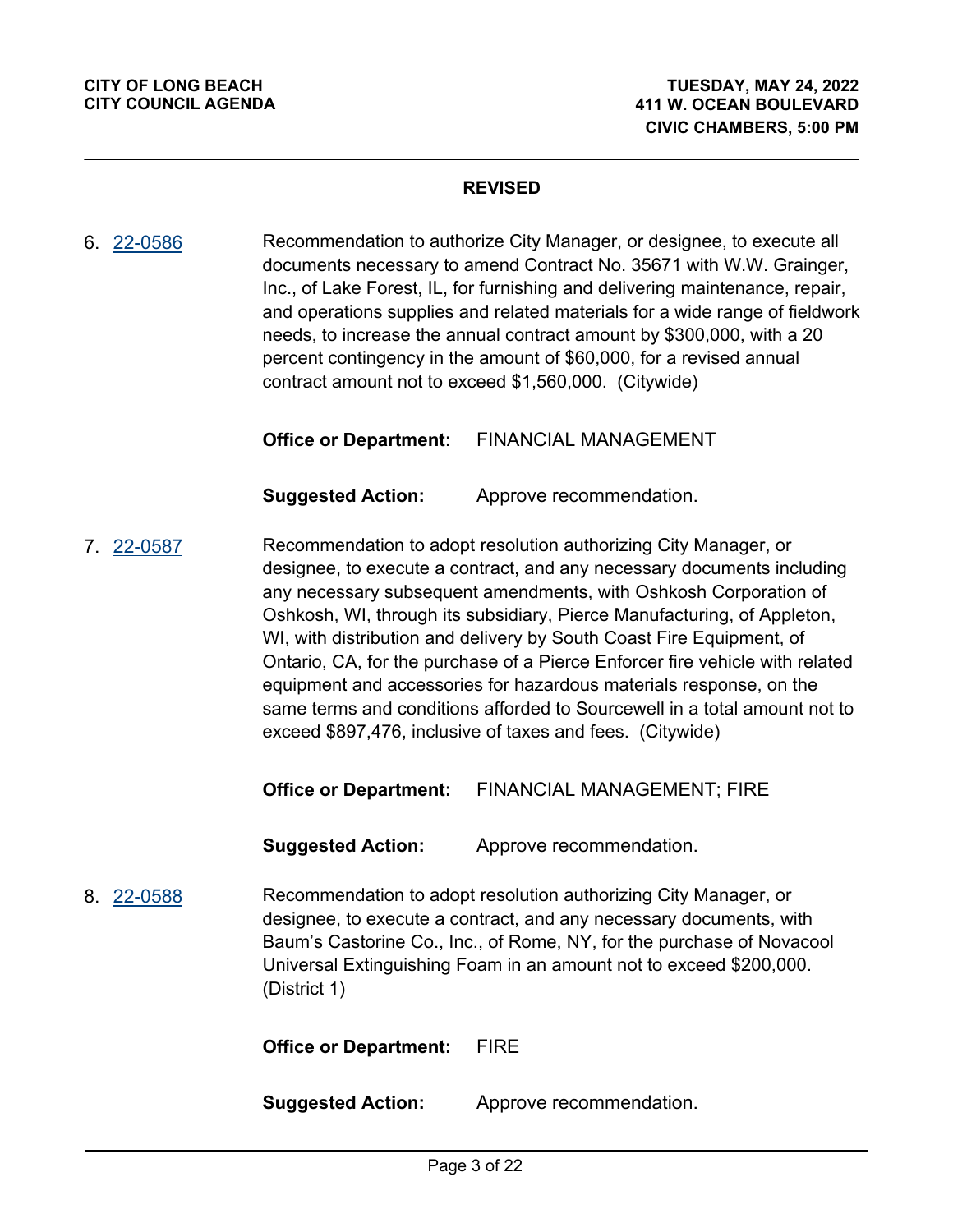Recommendation to authorize City Manager, or designee, to execute an agreement, and all necessary documents, subcontracts, and subsequent amendments, including any amendment to the award amount, with the California Department of Public Health to accept and expend grant funding in an amount not to exceed \$377,035, for Pandemic Influenza Preparedness, for the period of July 1, 2022 to June 30, 2027. (Citywide) 9. [22-0589](http://longbeach.legistar.com/gateway.aspx?M=L&ID=239552)

#### **Office or Department:** HEALTH AND HUMAN SERVICES

**Suggested Action:** Approve recommendation.

Recommendation to authorize City Manager, or designee, to execute all documents necessary to enter into a Memorandum of Understanding with the Long Beach Yacht Club, a non-profit public benefit corporation, establishing a management agreement for installation and use of a temporary floating dock, small boat storage, and paddle board racks, on property within the jurisdiction of the City of Long Beach currently managed and maintained by Long Beach Yacht Club. (District 3) 10. [22-0590](http://longbeach.legistar.com/gateway.aspx?M=L&ID=239533)

|  | <b>Office or Department:</b> PARKS, RECREATION AND MARINE |
|--|-----------------------------------------------------------|
|--|-----------------------------------------------------------|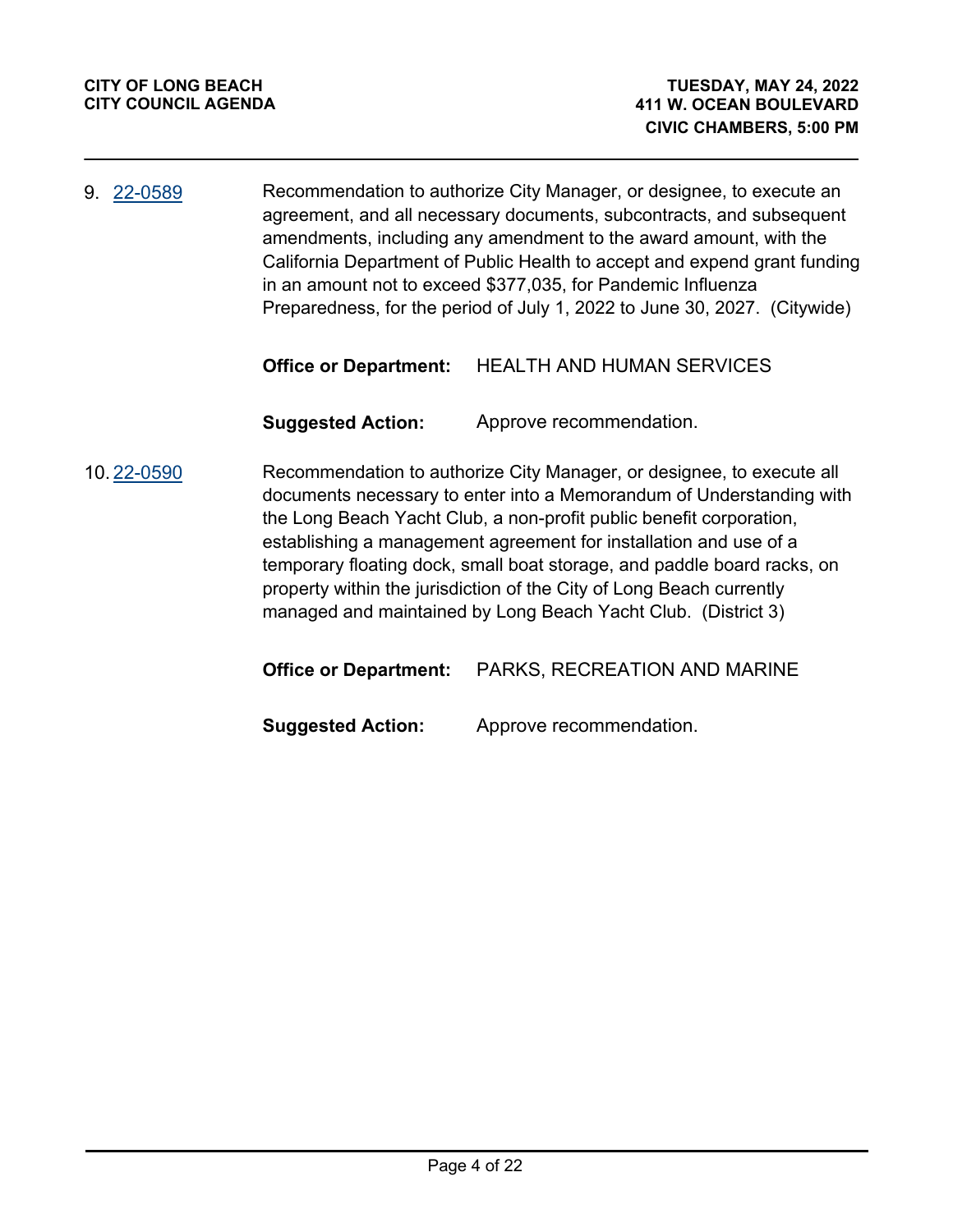| 11.22-0591 | Recommendation to authorize City Manager, or designee, to execute all<br>documents necessary to enter into a Reimbursement Agreement with the<br>Long Beach Unified School District, to reimburse the City of Long Beach<br>in an amount not to exceed \$70,000, for the Parks, Recreation and Marine<br>Department to provide staffing and other services to conduct a 10-week<br>summer swim program at the Temporary Belmont Plaza, Cabrillo High<br>School, Jordan High School, Martin Luther King, Jr., Millikan High School,<br>and Silverado pools, from June 20, 2022 to August 26, 2022; and |                                                                                                                                                                                                                                                                                                                                                                                                                                                 |
|------------|-------------------------------------------------------------------------------------------------------------------------------------------------------------------------------------------------------------------------------------------------------------------------------------------------------------------------------------------------------------------------------------------------------------------------------------------------------------------------------------------------------------------------------------------------------------------------------------------------------|-------------------------------------------------------------------------------------------------------------------------------------------------------------------------------------------------------------------------------------------------------------------------------------------------------------------------------------------------------------------------------------------------------------------------------------------------|
|            | (Districts 3,4,6,7,9)                                                                                                                                                                                                                                                                                                                                                                                                                                                                                                                                                                                 | Increase appropriations in the General Fund Group by \$57,500, and in the<br>Tidelands Operating Fund Group by \$12,500 in the Parks, Recreation and<br>Marine Department, offset by reimbursement revenue.                                                                                                                                                                                                                                     |
|            | <b>Office or Department:</b>                                                                                                                                                                                                                                                                                                                                                                                                                                                                                                                                                                          | PARKS, RECREATION AND MARINE                                                                                                                                                                                                                                                                                                                                                                                                                    |
|            | <b>Suggested Action:</b>                                                                                                                                                                                                                                                                                                                                                                                                                                                                                                                                                                              | Approve recommendation.                                                                                                                                                                                                                                                                                                                                                                                                                         |
| 12.22-0592 | (District 1)                                                                                                                                                                                                                                                                                                                                                                                                                                                                                                                                                                                          | Recommendation to receive and file the application of Bianca Moreira<br>Inacio, dba B More Protein Pub, for an original application of an Alcoholic<br>Beverage Control (ABC) License, at 707 East Ocean Boulevard, Suite D.                                                                                                                                                                                                                    |
|            | <b>Office or Department:</b>                                                                                                                                                                                                                                                                                                                                                                                                                                                                                                                                                                          | <b>POLICE</b>                                                                                                                                                                                                                                                                                                                                                                                                                                   |
|            | <b>Suggested Action:</b>                                                                                                                                                                                                                                                                                                                                                                                                                                                                                                                                                                              | Approve recommendation.                                                                                                                                                                                                                                                                                                                                                                                                                         |
| 13.22-0593 |                                                                                                                                                                                                                                                                                                                                                                                                                                                                                                                                                                                                       | Recommendation to receive and file the application of Double Cream,<br>LLC, dba Oh La Vache, for an original application of an Alcoholic<br>Beverage Control (ABC) License, at 2112 East 4th Street; determine that<br>the application serves the Public Convenience and Necessity; submit a<br>Public Notice of Protest to ABC; and, direct City Manager to withdraw the<br>protest if a Conditional Use Permit (CUP) is granted. (District 2) |
|            | <b>Office or Department:</b>                                                                                                                                                                                                                                                                                                                                                                                                                                                                                                                                                                          | <b>POLICE</b>                                                                                                                                                                                                                                                                                                                                                                                                                                   |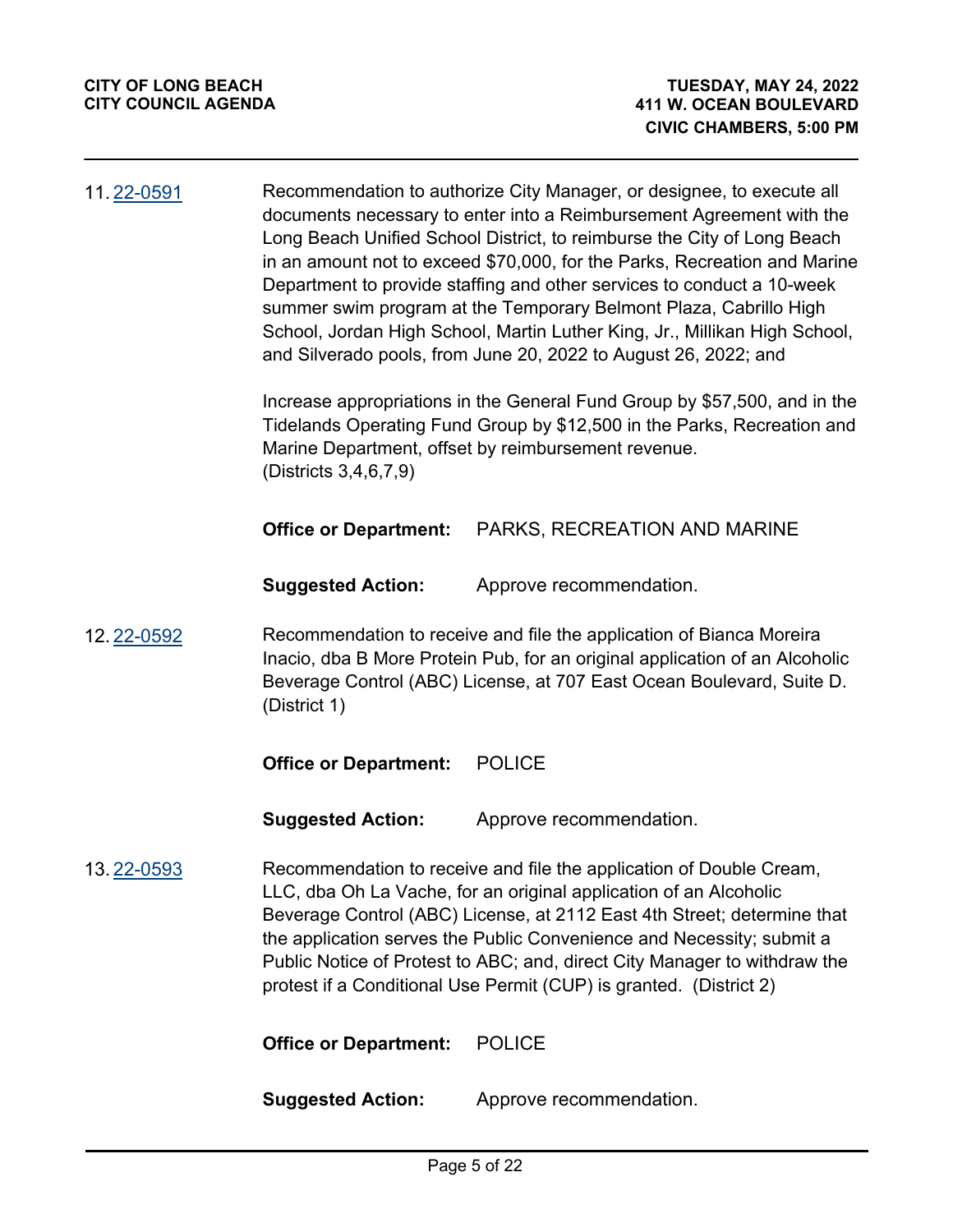| 14.22-0594 | Recommendation to receive and file the application of River Jetty Second<br>& PCH, LLC, for a person to person and premise to premise transfer of an<br>Alcoholic Beverage Control (ABC) License, at 6420 East Pacific Coast<br>Highway, Suite 200. (District 3) |                                                                                                                                                                                                                                                                                                                                                                |
|------------|------------------------------------------------------------------------------------------------------------------------------------------------------------------------------------------------------------------------------------------------------------------|----------------------------------------------------------------------------------------------------------------------------------------------------------------------------------------------------------------------------------------------------------------------------------------------------------------------------------------------------------------|
|            | <b>Office or Department:</b>                                                                                                                                                                                                                                     | <b>POLICE</b>                                                                                                                                                                                                                                                                                                                                                  |
|            | <b>Suggested Action:</b>                                                                                                                                                                                                                                         | Approve recommendation.                                                                                                                                                                                                                                                                                                                                        |
| 15.22-0595 | Exemption (CUPEX) is granted. (District 7)                                                                                                                                                                                                                       | Recommendation to receive and file the application of Agustin Enrique<br>Romo Dominguez, dba Chaskis Peruvian Seasonings, for an original<br>application of an Alcoholic Beverage Control (ABC) License, at 2380<br>Santa Fe Avenue, submit a Public Notice of Protest to ABC; and, direct<br>City Manager to withdraw the protest if a Conditional Use Permit |
|            | <b>Office or Department:</b>                                                                                                                                                                                                                                     | <b>POLICE</b>                                                                                                                                                                                                                                                                                                                                                  |
|            | <b>Suggested Action:</b>                                                                                                                                                                                                                                         | Approve recommendation.                                                                                                                                                                                                                                                                                                                                        |
| 16.22-0596 |                                                                                                                                                                                                                                                                  | Recommendation to increase appropriations in the Capital Projects Fund<br>Group in the Public Works Department by \$100,000, offset by State<br>Highway Safety Improvement Program (HSIP) funds from California<br>Department of Transportation (Caltrans) (HSIPL-5108(203); and                                                                               |
|            | Group. (Districts 4,5,7,9)                                                                                                                                                                                                                                       | Increase appropriations in the Capital Projects Fund Group in the Public<br>Works Department by \$100,000, offset by transfer of State HSIP funds<br>from the Capital Grant Fund, a fund within the Capital Projects Fund                                                                                                                                      |
|            | <b>Office or Department:</b>                                                                                                                                                                                                                                     | <b>PUBLIC WORKS</b>                                                                                                                                                                                                                                                                                                                                            |
|            | <b>Suggested Action:</b>                                                                                                                                                                                                                                         | Approve recommendation.                                                                                                                                                                                                                                                                                                                                        |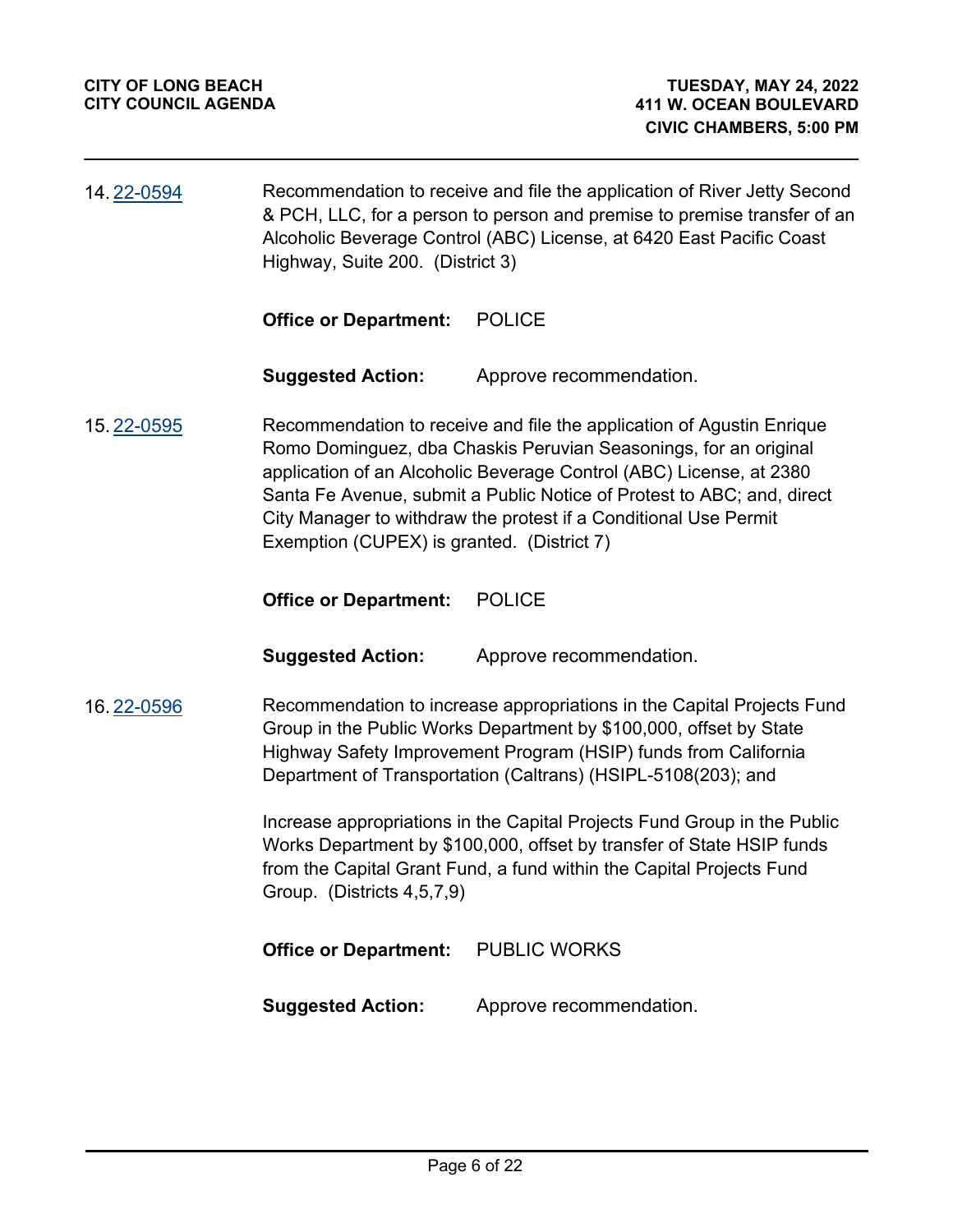Recommendation to adopt resolution authorizing City Manager, or designee, to execute a contract, and any necessary documents including any necessary subsequent amendments, with Computer Aid, Inc., of Allentown, PA, for providing managed services for information technology and IT staff augmentation, on the same terms and conditions afforded to Sourcewell, formerly National Joint Powers Alliance (NJPA), in a total annual amount not to exceed \$1,250,000, until the Sourcewell contract expires on September 10, 2025, with the option to renew for as long as the Sourcewell Contract is in effect, at the discretion of the City Manager. (Citywide) 17. [22-0597](http://longbeach.legistar.com/gateway.aspx?M=L&ID=238652)

## **Office or Department:** TECHNOLOGY AND INNOVATION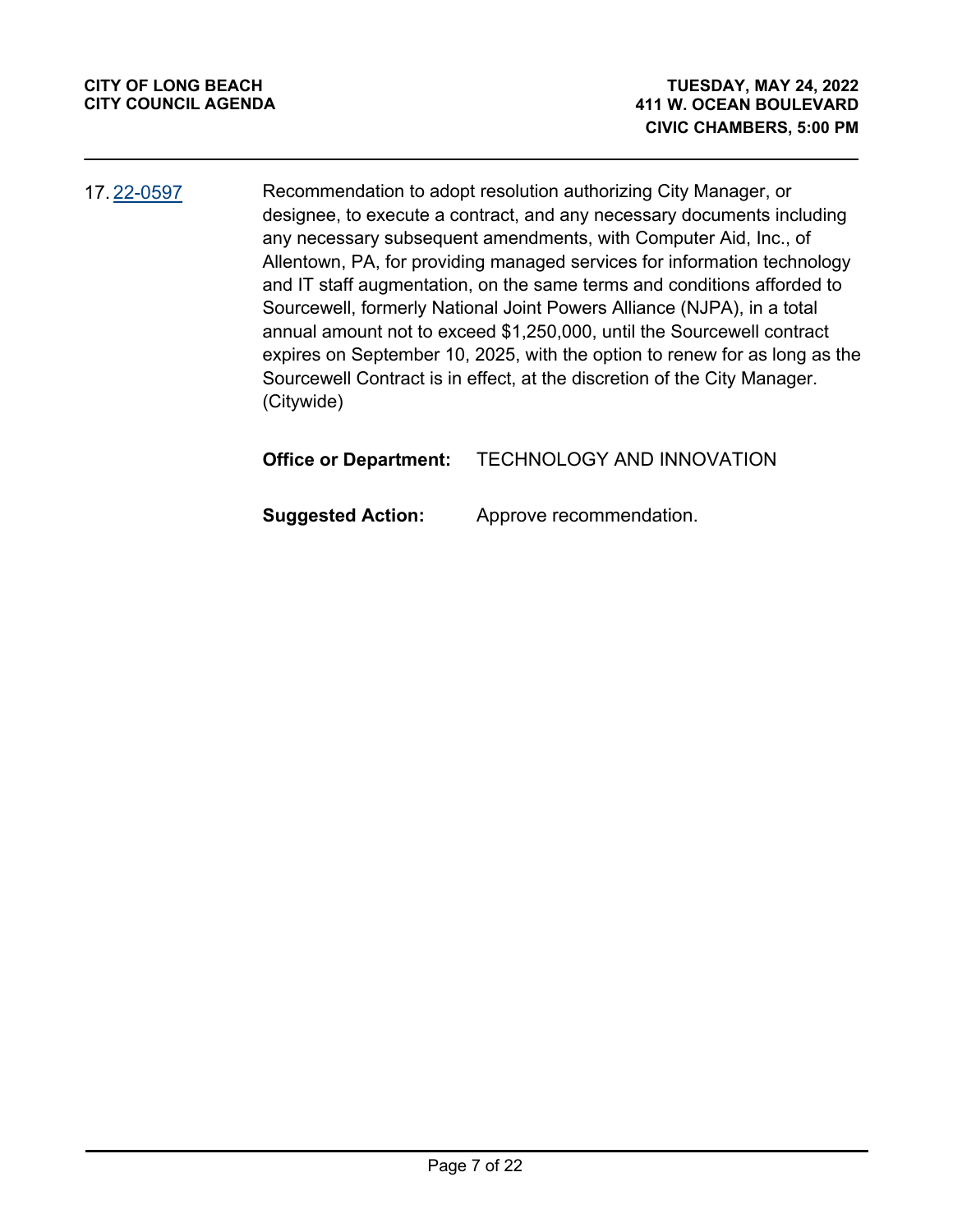#### **CEREMONIALS AND PRESENTATIONS:**

#### **OLDER AMERICANS MONTH**

#### **PUBLIC COMMENT: OBTAIN SPEAKER CARD FROM THE CITY CLERK**

Opportunity to address the City Council (on non-agenda items) is given to the first 10 persons who submit Speaker Cards to the City Clerk beginning at 15 minutes prior to 5:00 p.m. Each speaker is allowed three minutes to make their comments.

#### **REGULAR AGENDA:**

Recommendation to increase appropriations in the General Fund Group in the City Manager Department by \$1,000, offset by the First Council District One-time District Priority Funds, transferred from the Citywide Activities Department, to provide a donation to Project Welcome Home Troops; and 18. [22-0598](http://longbeach.legistar.com/gateway.aspx?M=L&ID=239653)

> Decrease appropriations in the General Fund Group in the Citywide Activities Department by \$1,000 to offset a transfer to the City Manager Department.

|                   | <b>Office or Department:</b> COUNCILWOMAN MARY ZENDEJAS,<br><b>FIRST DISTRICT</b> |
|-------------------|-----------------------------------------------------------------------------------|
| Suggested Action: | Approve recommendation.                                                           |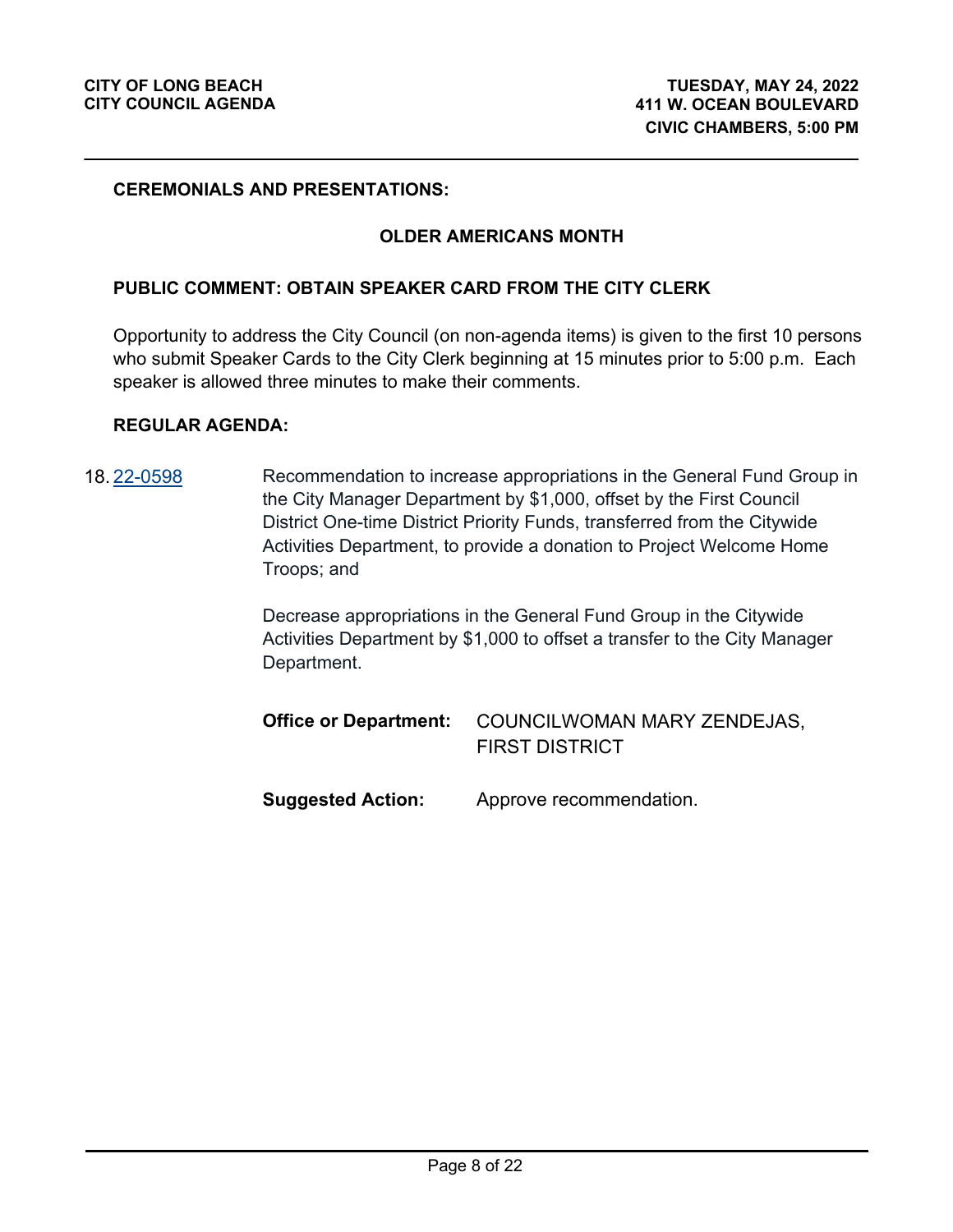| 19.22-0599 |                              | Recommendation to increase appropriations in the General Fund Group in<br>the City Manager Department by \$1,000, offset by the Second Council<br>District One-time District Priority Funds, transferred from the<br>Citywide Activities Department, to provide a donation to the Long Beach<br>Partners of Parks in support of the Long Beach Juneteenth Celebration; |
|------------|------------------------------|------------------------------------------------------------------------------------------------------------------------------------------------------------------------------------------------------------------------------------------------------------------------------------------------------------------------------------------------------------------------|
|            | Department;                  | Decrease appropriation in the General Fund Group in the Citywide<br>Activities Department by \$1,000, to offset a transfer to the City Manager                                                                                                                                                                                                                         |
|            |                              | Increase appropriations in the General Fund Group in the City Manager<br>Department by \$1,000, offset by the Second Council District One-time<br>District Priority Funds, transferred from the Citywide Activities<br>Department, to provide a donation to Wild West Women, Inc. in support of<br>a screening of "Still Working 9 to 5" on July 21, 2022; and         |
|            | Department.                  | Decrease appropriation in the General Fund Group in the Citywide<br>Activities Department by \$1,000, to offset a transfer to the City Manager                                                                                                                                                                                                                         |
|            | <b>Office or Department:</b> | COUNCILWOMAN CINDY ALLEN, SECOND<br><b>DISTRICT</b>                                                                                                                                                                                                                                                                                                                    |
|            | <b>Suggested Action:</b>     | Approve recommendation.                                                                                                                                                                                                                                                                                                                                                |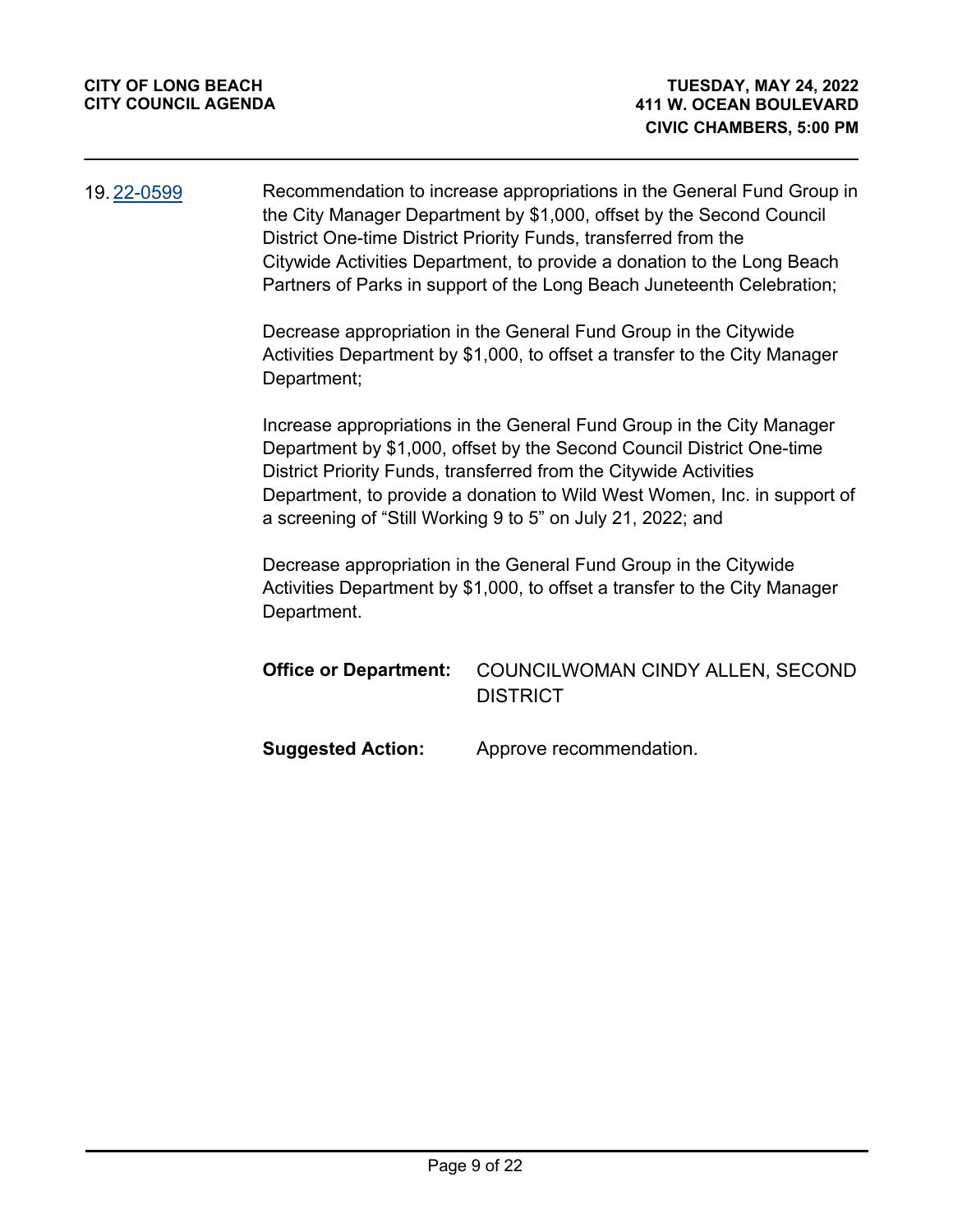| 20.22-0600 | Recommendation to request City Attorney to draft a resolution providing<br>for a 60-day temporary amnesty program waiving late penalty fees for pet<br>licenses for residents of Community Development Block Grant-designated<br>areas;                                                                                                                                                   |                                                                                                                                              |  |
|------------|-------------------------------------------------------------------------------------------------------------------------------------------------------------------------------------------------------------------------------------------------------------------------------------------------------------------------------------------------------------------------------------------|----------------------------------------------------------------------------------------------------------------------------------------------|--|
|            | Development Block Grant-designated areas; and                                                                                                                                                                                                                                                                                                                                             | Request City Attorney to draft a resolution providing for a 60-day<br>temporary waiver on new pet license fees for residents of Community    |  |
|            | Request City Manager to work with City staff to investigate the feasibility of<br>utilizing available funding sources as potential offsets for any loss of<br>revenue resulting from the temporary amnesty program and pet license fee<br>waiver.                                                                                                                                         |                                                                                                                                              |  |
|            | <b>Office or Department:</b>                                                                                                                                                                                                                                                                                                                                                              | <b>COUNCILMAN AL AUSTIN, EIGHTH</b><br><b>DISTRICT</b>                                                                                       |  |
|            | <b>Suggested Action:</b>                                                                                                                                                                                                                                                                                                                                                                  | Approve recommendation.                                                                                                                      |  |
| 21.22-0601 | Recommendation to increase appropriations in the General Fund Group in<br>the City Manager Department by \$250, offset by the Third Council District<br>One-Time District Priority Funds transferred from the Citywide Activities<br>Department to provide a contribution to the Long Beach Unified School<br>District for the Woodrow Wilson High School Senior Celebration 2022;<br>and |                                                                                                                                              |  |
|            | Department.                                                                                                                                                                                                                                                                                                                                                                               | Decrease appropriations in the General Fund Group in the Citywide<br>Activities Department by \$250 to offset a transfer to the City Manager |  |

|                   | <b>Office or Department:</b> COUNCILWOMAN SUZIE A. PRICE, THIRD<br><b>DISTRICT</b> |
|-------------------|------------------------------------------------------------------------------------|
| Suggested Action: | Approve recommendation.                                                            |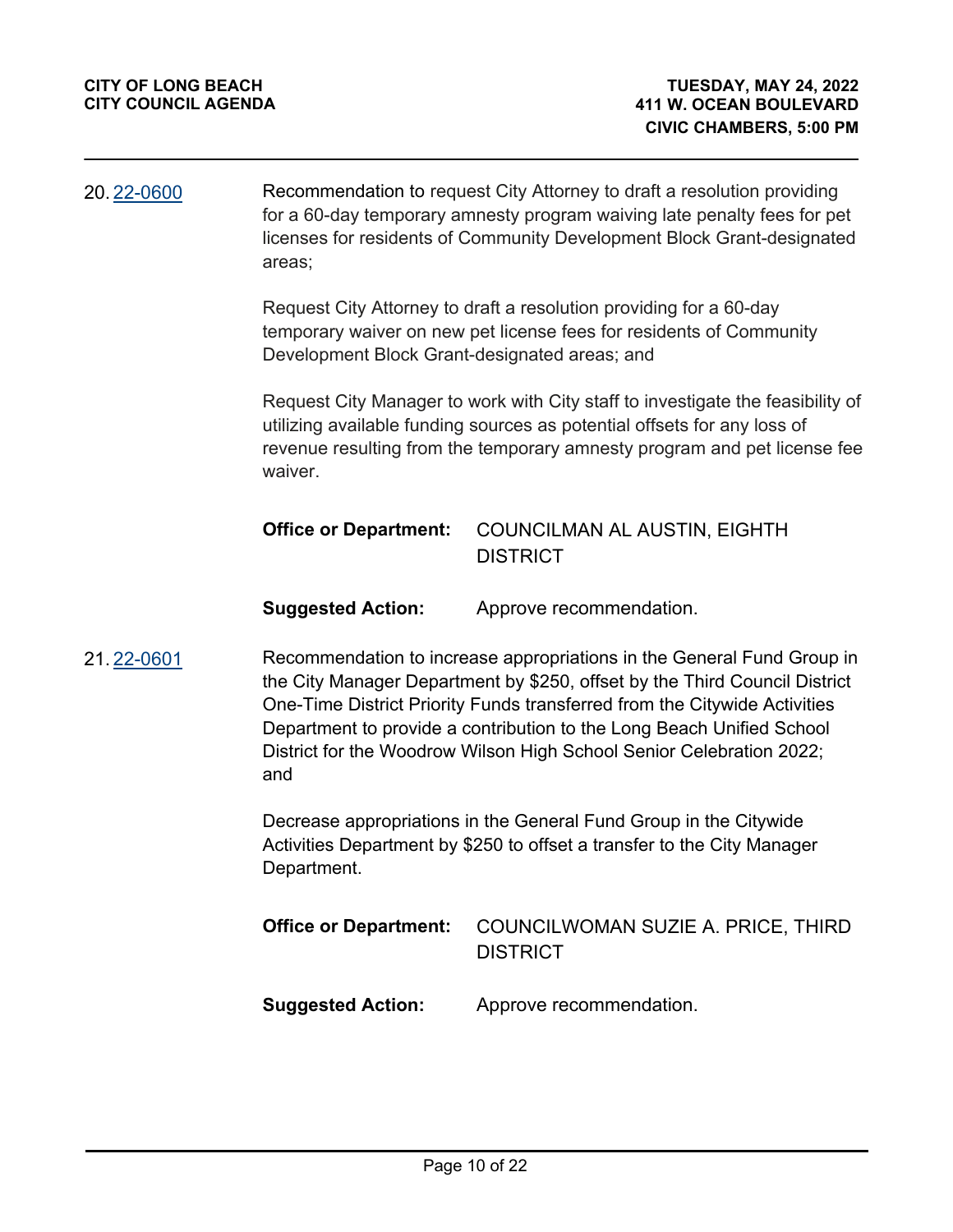| 22. 22-0602 | Recommendation to request City Manager to prepare an update on the<br>temporary parklet program and return to council prior to the June 30<br>sunset date for the program.                                                                                                                                                                              |                                                                                                                                                |
|-------------|---------------------------------------------------------------------------------------------------------------------------------------------------------------------------------------------------------------------------------------------------------------------------------------------------------------------------------------------------------|------------------------------------------------------------------------------------------------------------------------------------------------|
|             | <b>Office or Department:</b>                                                                                                                                                                                                                                                                                                                            | COUNCILWOMAN CINDY ALLEN, SECOND<br><b>DISTRICT</b>                                                                                            |
|             | <b>Suggested Action:</b>                                                                                                                                                                                                                                                                                                                                | Approve recommendation.                                                                                                                        |
| 23.22-0603  | Recommendation to increase appropriations in the General Fund Group in<br>the City Manager Department by \$1,000, offset by the Seventh Council<br>District One-time District Priority Funds transferred from the Citywide<br>Activities Department to provide a donation to Partners of Parks to support<br>the Long Beach Juneteenth Celebration; and |                                                                                                                                                |
|             | Department.                                                                                                                                                                                                                                                                                                                                             | Decrease appropriations in the General Fund Group in the Citywide<br>Activities Department by \$1,000 to offset a transfer to the City Manager |
|             | <b>Office or Department:</b>                                                                                                                                                                                                                                                                                                                            | COUNCILMEMBER ROBERTO URANGA,<br><b>SEVENTH DISTRICT</b>                                                                                       |
|             | <b>Suggested Action:</b>                                                                                                                                                                                                                                                                                                                                | Approve recommendation.                                                                                                                        |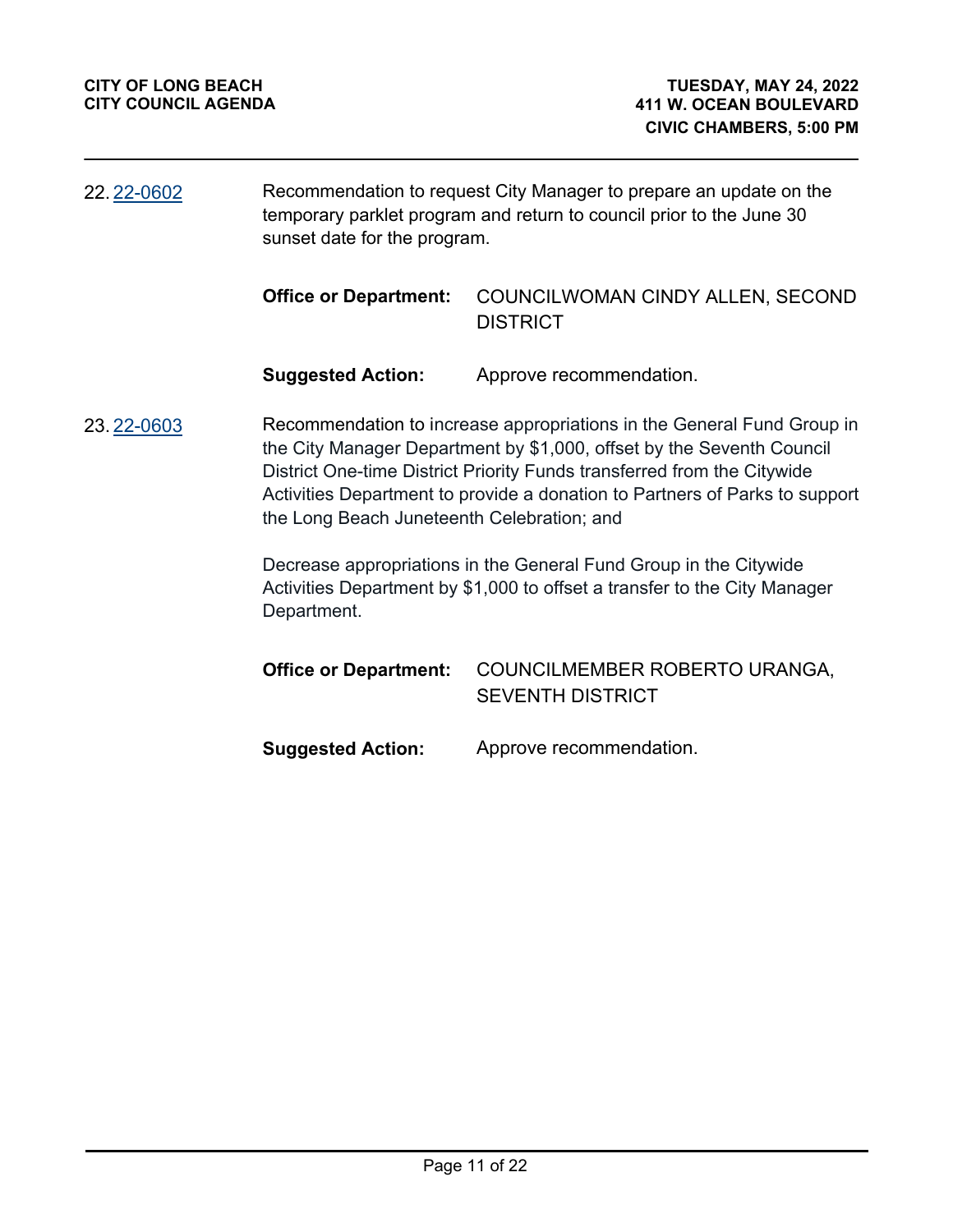| 24.22-0491                                                                                                                                                                                                                                                                                                                                                                                                                                                     | Recommendation to respectfully request City Council approval of the 2022<br>State Legislative Agenda as recommended by the State Legislation<br>Committee;                                                   |                                                                                                                                                                                                                    |  |
|----------------------------------------------------------------------------------------------------------------------------------------------------------------------------------------------------------------------------------------------------------------------------------------------------------------------------------------------------------------------------------------------------------------------------------------------------------------|--------------------------------------------------------------------------------------------------------------------------------------------------------------------------------------------------------------|--------------------------------------------------------------------------------------------------------------------------------------------------------------------------------------------------------------------|--|
|                                                                                                                                                                                                                                                                                                                                                                                                                                                                | Request City Manager to write a letter of opposition to the Taxpayer<br>Protection and Government Accountability Act;                                                                                        |                                                                                                                                                                                                                    |  |
|                                                                                                                                                                                                                                                                                                                                                                                                                                                                | Request City Manager to write a letter of support for Senate Bill 1226<br>(Durazo) related to Joint Powers Authorities; and                                                                                  |                                                                                                                                                                                                                    |  |
|                                                                                                                                                                                                                                                                                                                                                                                                                                                                |                                                                                                                                                                                                              | Request City Manager to write letters of support for Senate Bill 1281<br>(Bradford) and Assembly Bill 2792 (Rubio and Garcia) related to State<br>cannabis taxes and add language to the State Legislative Agenda. |  |
|                                                                                                                                                                                                                                                                                                                                                                                                                                                                | <b>Office or Department:</b>                                                                                                                                                                                 | COUNCILMEMBER ROBERTO URANGA,<br><b>SEVENTH DISTRICT, CHAIR; STATE</b><br><b>LEGISLATION COMMITTEE</b>                                                                                                             |  |
|                                                                                                                                                                                                                                                                                                                                                                                                                                                                | <b>Suggested Action:</b>                                                                                                                                                                                     | Approve recommendation.                                                                                                                                                                                            |  |
| Recommendation to authorize City Manager, or designee, to execute a<br>25.22-0604<br>contract, and all necessary amendments including term extensions, with<br>the Department of Homeland Security to receive and expend grant funding<br>for the 2021 Port Security Grant Program, in an amount of \$942,000, with<br>a Port of Long Beach cost match of \$314,000, for a total amount not to<br>exceed \$1,256,000, for a period ending August 31, 2024; and |                                                                                                                                                                                                              |                                                                                                                                                                                                                    |  |
|                                                                                                                                                                                                                                                                                                                                                                                                                                                                | Increase appropriations in the General Grants Fund Group in the Fire<br>Department by \$756,000, and the Police Department by \$500,000, offset<br>by federal and Port of Long Beach grant funds. (Citywide) |                                                                                                                                                                                                                    |  |
|                                                                                                                                                                                                                                                                                                                                                                                                                                                                | <b>Office or Department:</b>                                                                                                                                                                                 | <b>DISASTER PREPAREDNESS AND</b><br><b>EMERGENCY COMMUNICATIONS; FIRE;</b><br><b>POLICE</b>                                                                                                                        |  |
|                                                                                                                                                                                                                                                                                                                                                                                                                                                                | <b>Suggested Action:</b>                                                                                                                                                                                     | Approve recommendation.                                                                                                                                                                                            |  |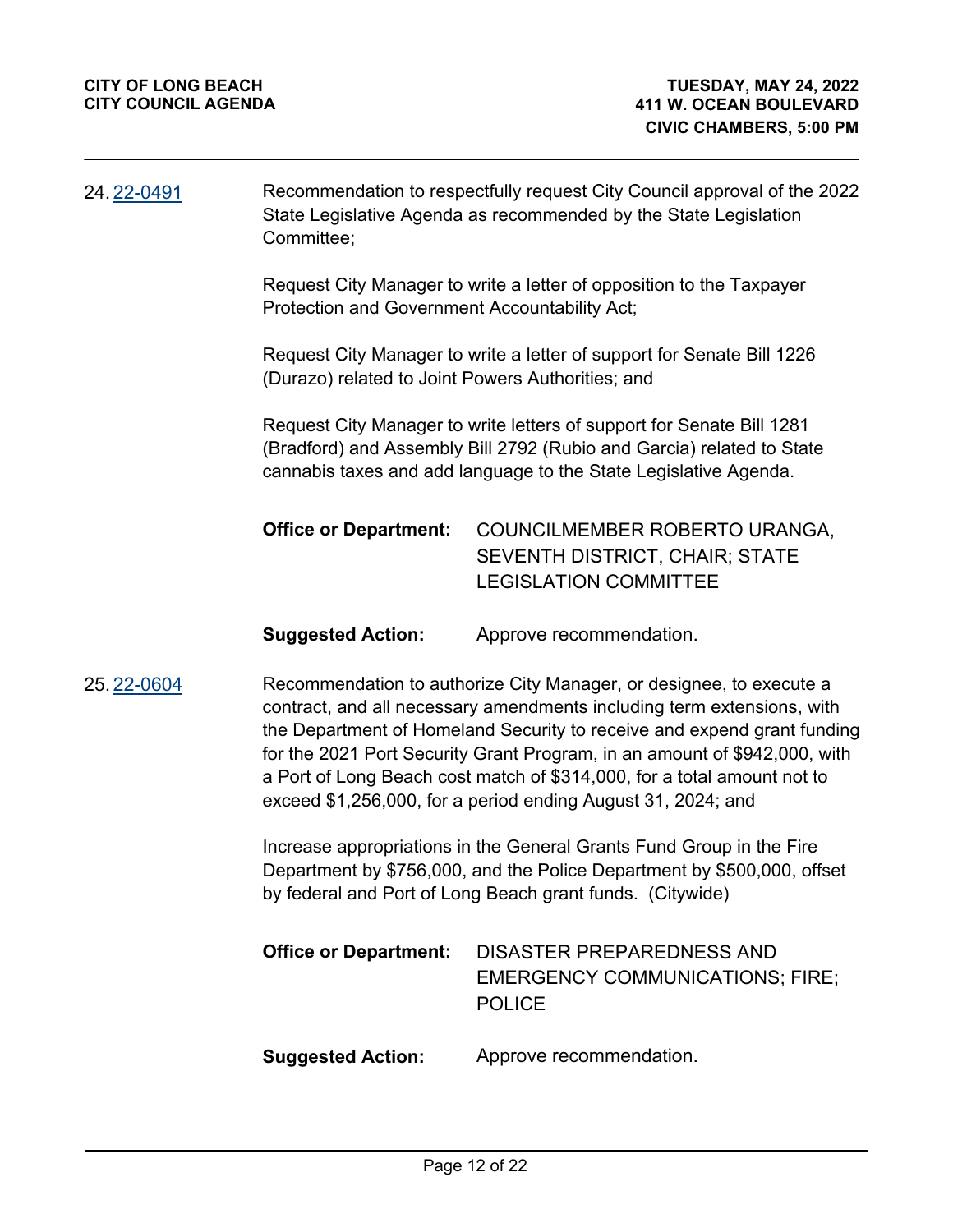| 26.22-0605 | Recommendation to adopt Resolution of Intention to modify the boundaries<br>and renew the Downtown Property and Business Improvement District, set<br>the date of July 19, 2022 for public hearing, receive petitions, authorize<br>City Manager to sign in favor and return the City of Long Beach's ballot;<br>and, designate the Owners' Association. (Districts 1,2)                                                                                                                                                                                                       |                                                                                                                                                                                                                                                                                                              |
|------------|--------------------------------------------------------------------------------------------------------------------------------------------------------------------------------------------------------------------------------------------------------------------------------------------------------------------------------------------------------------------------------------------------------------------------------------------------------------------------------------------------------------------------------------------------------------------------------|--------------------------------------------------------------------------------------------------------------------------------------------------------------------------------------------------------------------------------------------------------------------------------------------------------------|
|            | <b>Office or Department:</b>                                                                                                                                                                                                                                                                                                                                                                                                                                                                                                                                                   | <b>ECONOMIC DEVELOPMENT</b>                                                                                                                                                                                                                                                                                  |
|            | <b>Suggested Action:</b>                                                                                                                                                                                                                                                                                                                                                                                                                                                                                                                                                       | Approve recommendation.                                                                                                                                                                                                                                                                                      |
| 27.22-0606 | (District 6)                                                                                                                                                                                                                                                                                                                                                                                                                                                                                                                                                                   | Recommendation to adopt Resolution of Intention to renew the Midtown<br>Business Improvement District; set the date of July 19, 2022 for public<br>hearing, receive petitions, authorize City Manager, or designee, to sign in<br>favor and return the City's ballot, and designate the Owners' Association. |
|            | <b>Office or Department:</b>                                                                                                                                                                                                                                                                                                                                                                                                                                                                                                                                                   | <b>ECONOMIC DEVELOPMENT</b>                                                                                                                                                                                                                                                                                  |
|            | <b>Suggested Action:</b>                                                                                                                                                                                                                                                                                                                                                                                                                                                                                                                                                       | Approve recommendation.                                                                                                                                                                                                                                                                                      |
| 28.22-0607 | Recommendation to adopt Specifications No. RFP ED22-023 and award a<br>contract to Fund for Guaranteed Income, of El Segundo, CA, to implement<br>and administer the Long Beach Guaranteed Income Pilot Program, in a<br>total amount not to exceed \$460,915 for a period of two years, with the<br>option to renew for three additional one-year periods, at the discretion of<br>the City Manager; and, authorize City Manager, or designee, to execute all<br>documents necessary to enter into the contract, including any necessary<br>subsequent amendments. (Citywide) |                                                                                                                                                                                                                                                                                                              |
|            | <b>Office or Department:</b>                                                                                                                                                                                                                                                                                                                                                                                                                                                                                                                                                   | <b>ECONOMIC DEVELOPMENT</b>                                                                                                                                                                                                                                                                                  |
|            | <b>Suggested Action:</b>                                                                                                                                                                                                                                                                                                                                                                                                                                                                                                                                                       | Approve recommendation.                                                                                                                                                                                                                                                                                      |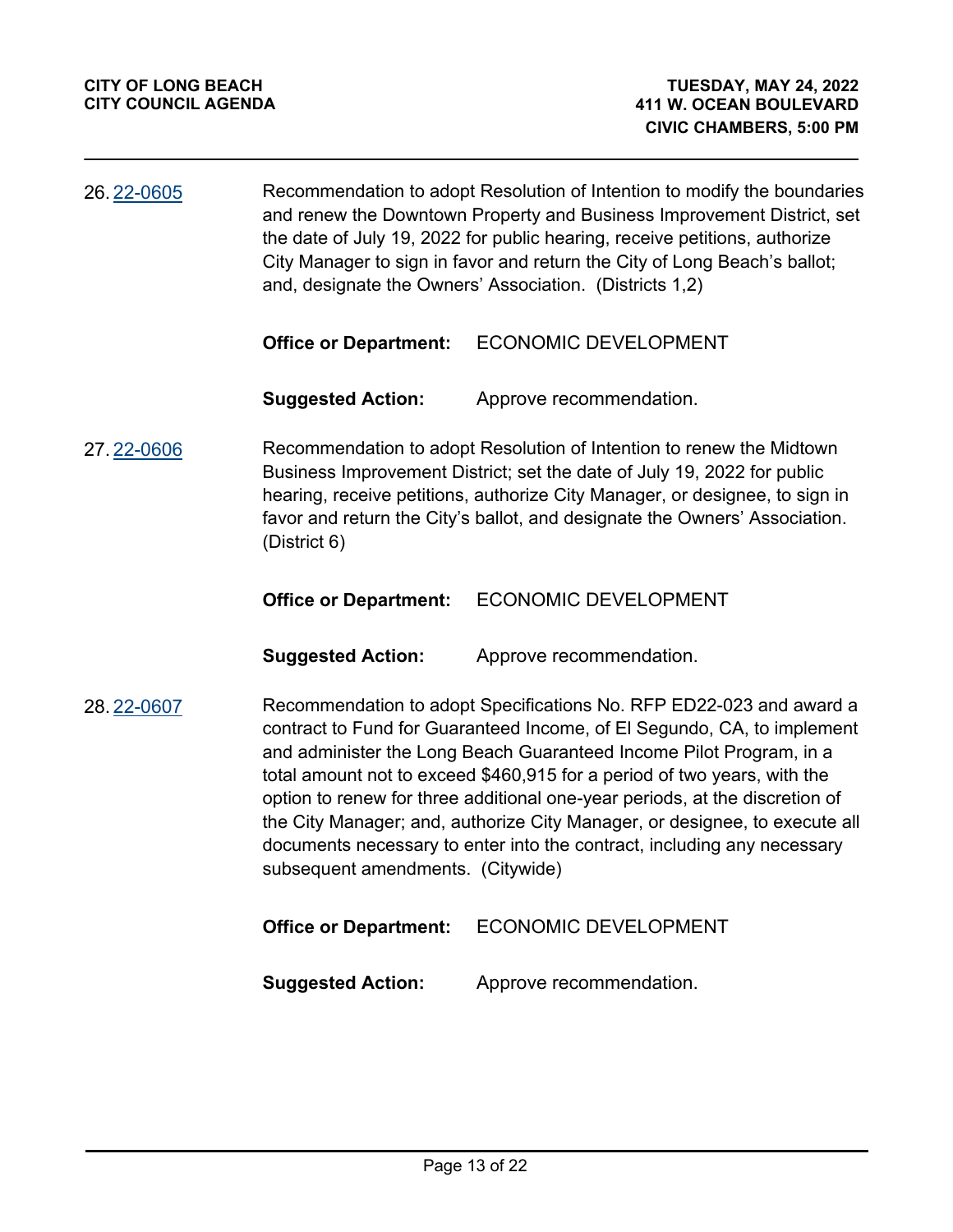| 29.22-0608 | Recommendation to receive and file the Fiscal Year 2022 (FY 22) First       |
|------------|-----------------------------------------------------------------------------|
|            | Budget Performance Report providing an update on the City of Long           |
|            | Beach's FY 22 financial status and projections and adjust appropriations in |
|            | departments to reflect the funding where programs will be managed.          |
|            | (Citywide)                                                                  |

#### **Office or Department:** FINANCIAL MANAGEMENT

**Suggested Action:** Approve recommendation.

Recommendation to adopt Plans and Specifications No. 3500016012 and award a contract to New Dynasty Construction Co., of Tustin, CA, for the 3861 Worsham Avenue tenant improvement project Phase 2, in an amount of \$2,125,686, authorize a 15 percent contingency in the amount of \$318,853, for a total contract amount not to exceed \$2,444,539; and authorize City Manager, or designee, to execute all documents necessary to enter into the contract, including any necessary subsequent amendments. (Citywide) 30. [22-0609](http://longbeach.legistar.com/gateway.aspx?M=L&ID=239551)

#### **Office or Department:** HEALTH AND HUMAN SERVICES

**Suggested Action:** Approve recommendation.

#### Recommendation to request City Attorney to prepare an ordinance amending Long Beach Municipal Code (LBMC) Chapters 16.08 and 16.12 to add and remove certain sections to provide for efficient and effective governance of the Long Beach Marinas. (Districts 1,2,3) 31. [22-0610](http://longbeach.legistar.com/gateway.aspx?M=L&ID=239532)

|                          | <b>Office or Department:</b> PARKS, RECREATION AND MARINE |
|--------------------------|-----------------------------------------------------------|
| <b>Suggested Action:</b> | Approve recommendation.                                   |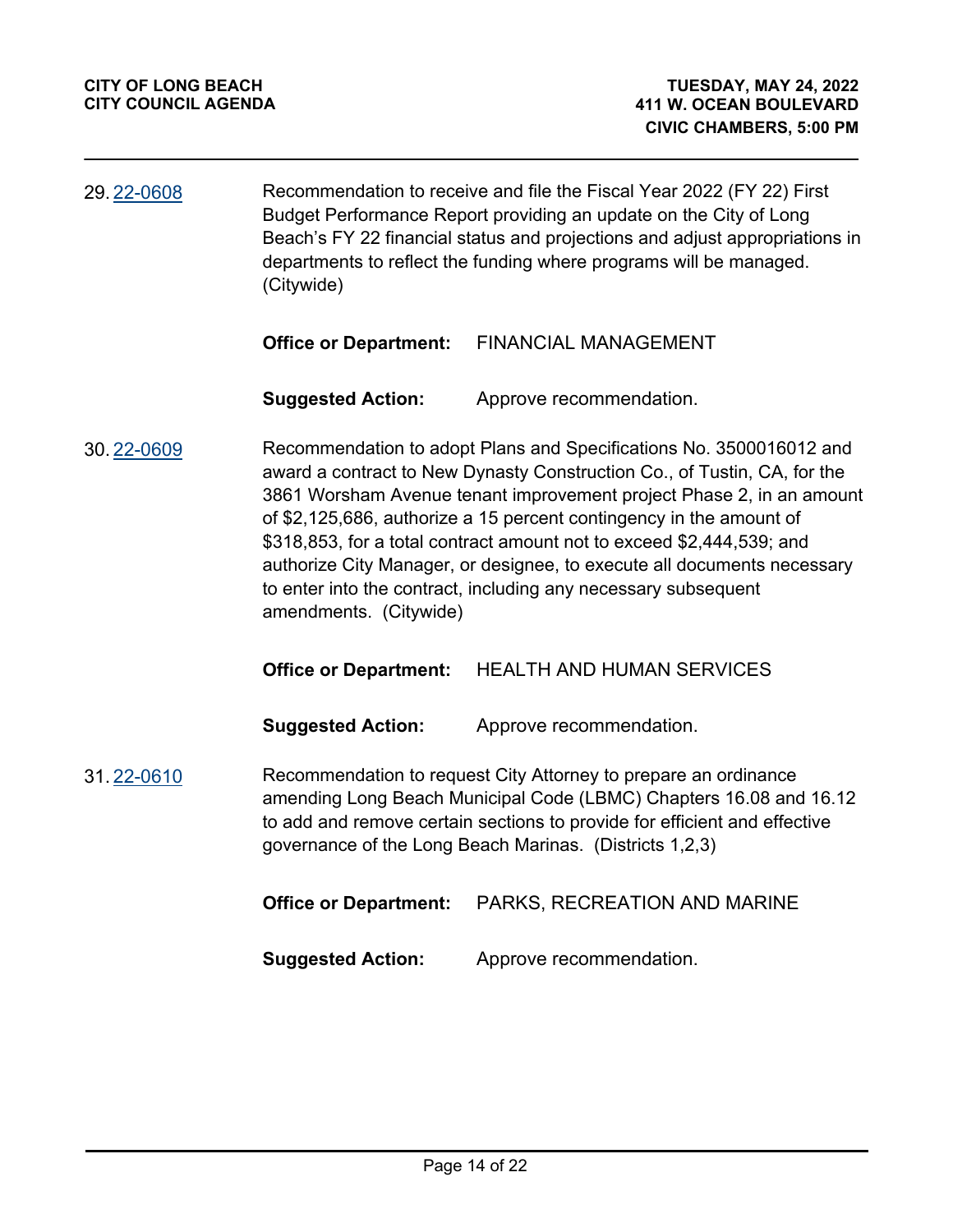Recommendation to adopt resolution approving a list of projects citywide for repaving and resurfacing that are proposed to receive Road Maintenance and Rehabilitation Account funding in a total estimated amount of \$10,661,747 in the Fiscal Year 2023 Paving Program. (Citywide) 32. [22-0611](http://longbeach.legistar.com/gateway.aspx?M=L&ID=239560)

**Office or Department:** PUBLIC WORKS

**Suggested Action:** Approve recommendation.

## **ORDINANCE:**

Recommendation to declare ordinance amending Long Beach Municipal Code by amending Sections 5.90.030 and 5.90.060, by adding Section 5.90.310; and, by amending and restating chapter 5.92, all relating to the regulation of cannabis retail storefront (dispensary) business licenses and the Cannabis Social Equity Program, read and adopted as read. (Citywide) 33. [22-0515](http://longbeach.legistar.com/gateway.aspx?M=L&ID=239457)

**Office or Department:** CITY ATTORNEY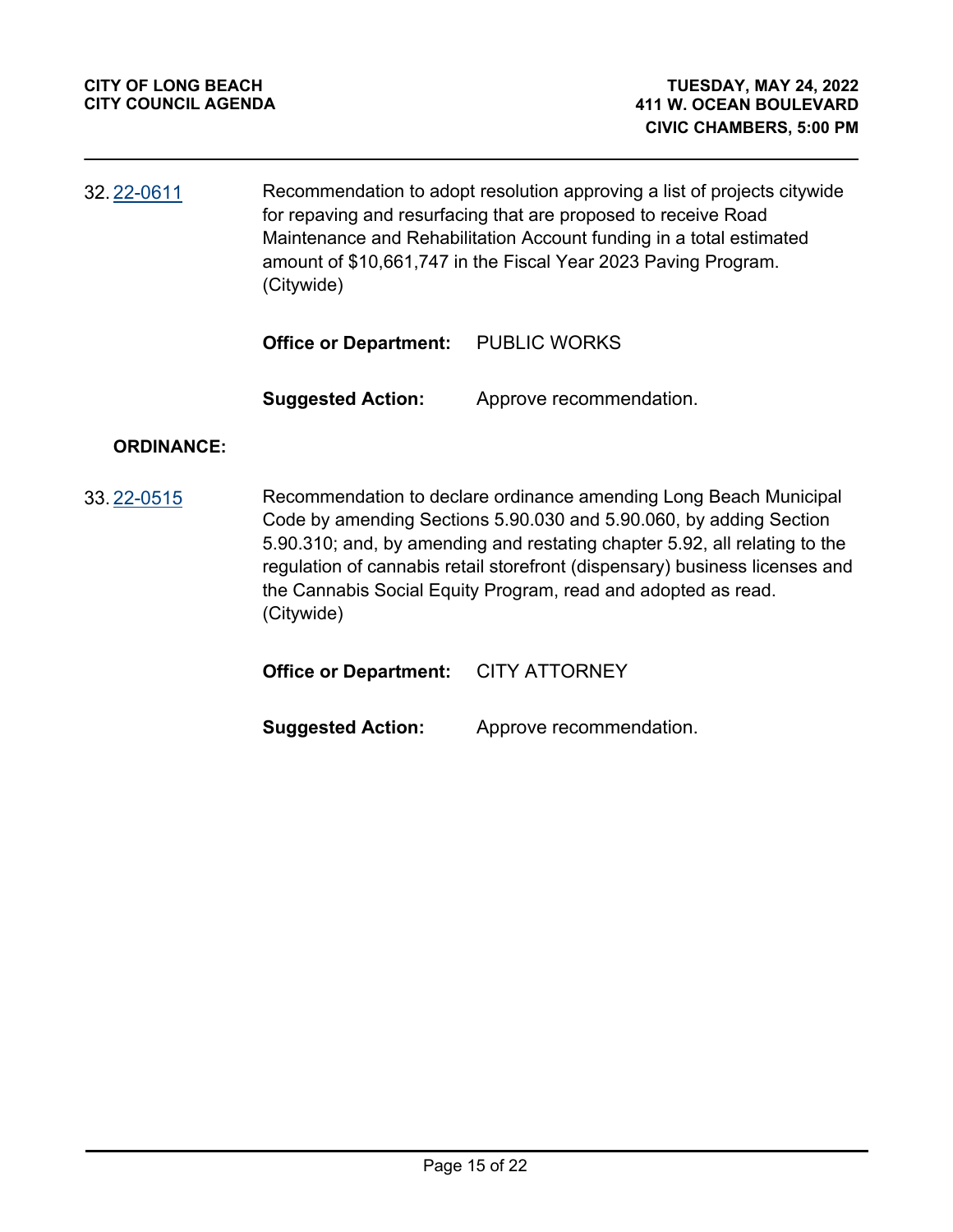#### **NEW BUSINESS:**

New Business items are additions to the City Council Agenda subsequent to the posting of the agenda on Monday afternoon.

Recommendation to increase appropriations in the General Fund Group in the City Manager Department by \$1,000, offset by the \$500 of the Fourth Council District One-time District Priority Funds and \$500 of the Third Council District One-time District Priority Funds transferred from the Citywide Activities Department to provide a contribution to the Tichenor Clinic for Children for the 7th Annual Superheroes Carnival & Resource Fair; and 34. [22-0614](http://longbeach.legistar.com/gateway.aspx?M=L&ID=239691)

> Decrease appropriations in the General Fund Group in the Citywide Activities Department by \$1,000 to offset a transfer to the City Manager Department.

| <b>Office or Department:</b> | COUNCILMAN DARYL SUPERNAW,     |
|------------------------------|--------------------------------|
|                              | FOURTH DISTRICT; COUNCILWOMAN  |
|                              | SUZIE A. PRICE, THIRD DISTRICT |
|                              |                                |
| <b>Suggested Action:</b>     | Approve recommendation.        |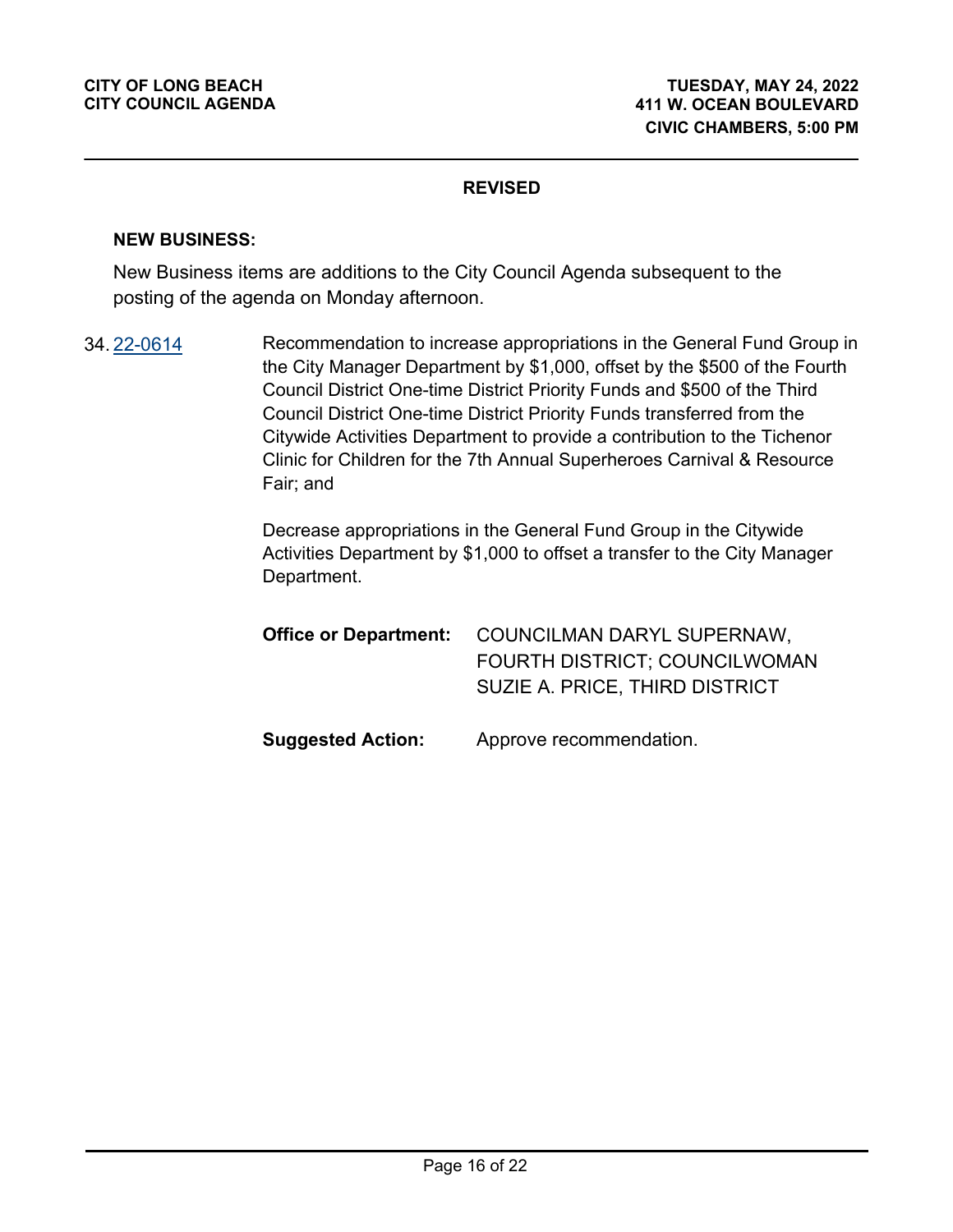Recommendation to increase appropriations in the General Fund Group in the City Manager Department by \$350, offset by the Third Council District One-time District Priority Funds transferred from the Citywide Activities Department to provide a contribution to the Center Long Beach in support of the Black and White Ball; and 35. [22-0615](http://longbeach.legistar.com/gateway.aspx?M=L&ID=239690)

> Decrease appropriations in the General Fund Group in the Citywide Activities Department by \$350 to offset a transfer to the City Manager Department.

COUNCILWOMAN SUZIE A. PRICE, THIRD **DISTRICT Office or Department:**

**Suggested Action:** Approve recommendation.

Recommendation to reallocate \$5,000 of funding within the Special Advertising and Promotions Fund Group in the City Manager Department from the current allocation for the Martin Luther King Jr. Day Parade to instead be utilized to provide a donation to Love Beyond Limits for the 2022 Juneteenth Celebration at MLK Jr. Park. 36. [22-0616](http://longbeach.legistar.com/gateway.aspx?M=L&ID=239696)

> COUNCILWOMAN SUELY SARO, SIXTH **DISTRICT Office or Department:**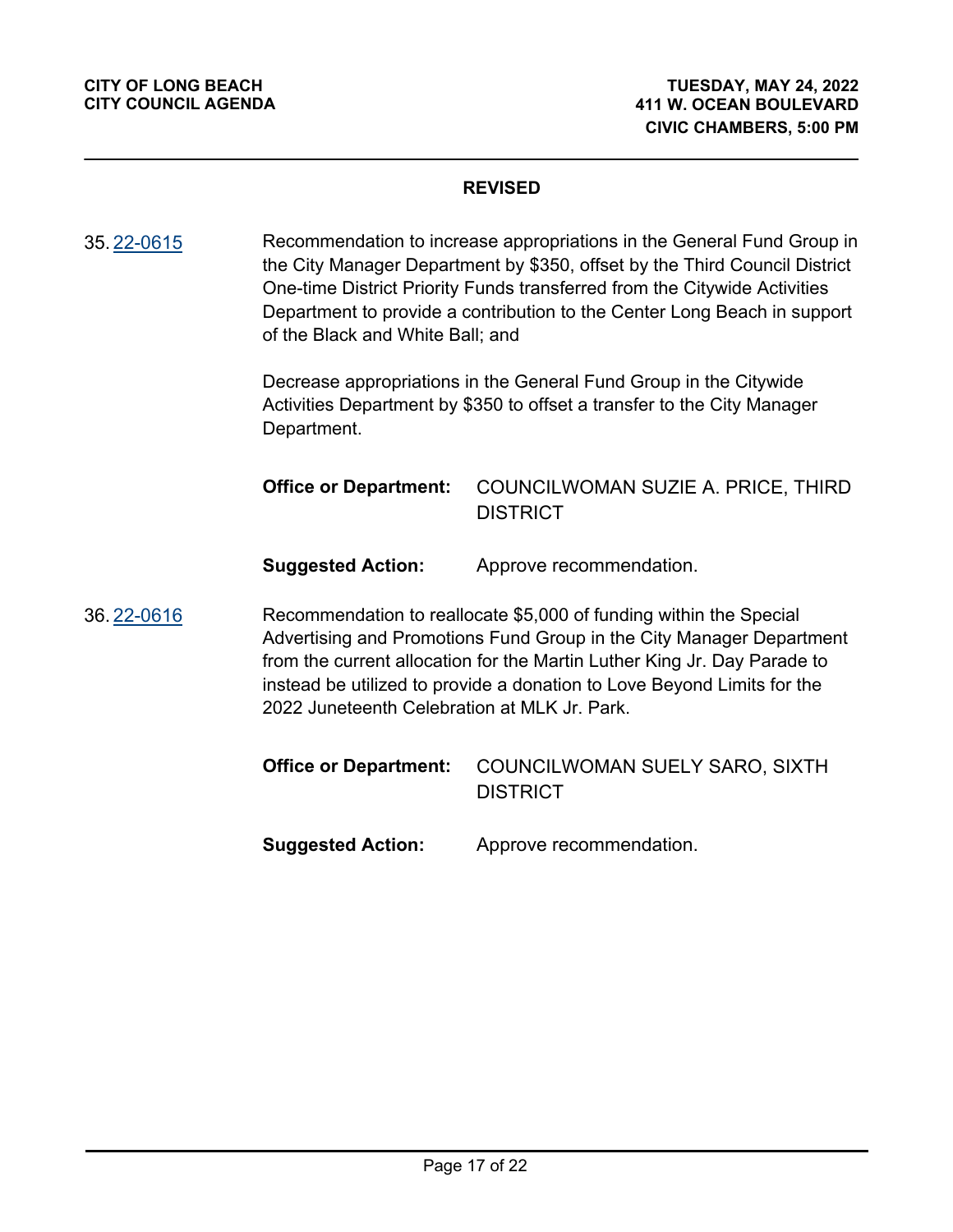Recommendation to reallocate \$5,000 of funding within the Special Advertising and Promotions Fund Group in the City Manager Department from the current allocation for the Martin Luther King Jr. Day Parade to instead be utilized to provide a donation to Partners of Parks for the 2022 Juneteenth Celebration at Rainbow Lagoon Park. 37. [22-0617](http://longbeach.legistar.com/gateway.aspx?M=L&ID=239697)

| <b>Office or Department:</b> COUNCILWOMAN SUELY SARO, SIXTH |
|-------------------------------------------------------------|
| <b>DISTRICT</b>                                             |

**Suggested Action:** Approve recommendation.

Recommendation to refer to Hearing Officer the special event application denial appeal by Ross Wallach (applicant) of the Southern California Speedboat Club for the 2022 Long Beach Sprint Nationals event requested to be held at Marine Stadium, 5255 Paoli Way, Long Beach, CA 90803. (District 3) 38. [22-0618](http://longbeach.legistar.com/gateway.aspx?M=L&ID=239692)

## **Office or Department:** CITY MANAGER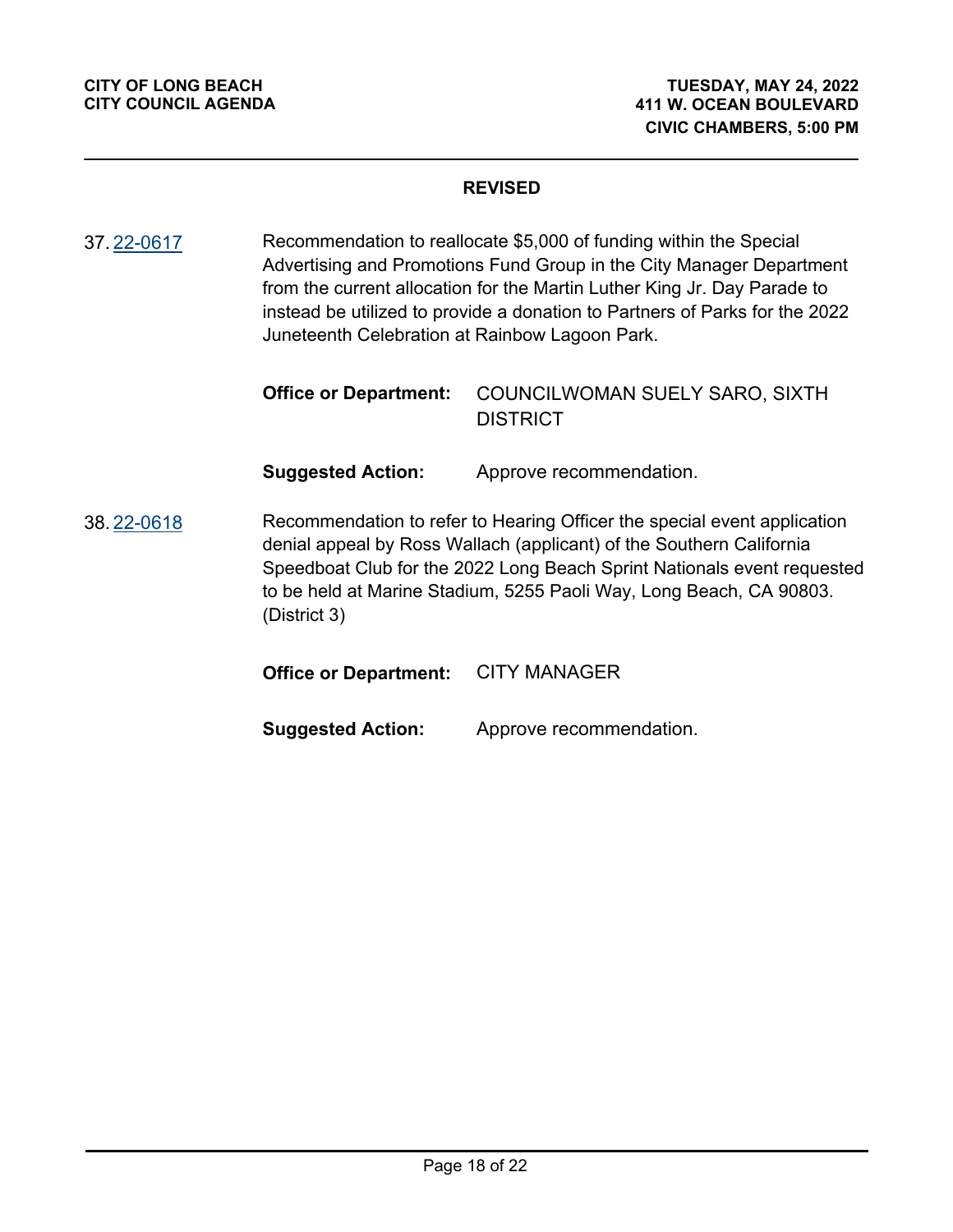Recommendation to request the Mayor to convene the Charter Amendment Committee of the City Council within 30 days to discuss placing a City Charter amendment before the voters to amend and restate Article XIA of the City Charter to establish a Police Oversight Commission and add a Director of Police Oversight position. (Citywide) 39. [22-0619](http://longbeach.legistar.com/gateway.aspx?M=L&ID=239693)

**Office or Department:** CITY MANAGER

**Suggested Action:** Approve recommendation.

Recommendation to authorize City Manager, or designee, to execute all documents necessary to amend Contract No. 35877 with Yardi Systems, Inc., of Goleta, CA, to continue implementation of the Emergency Rental Assistance Program, to increase the contract amount to incorporate any additional funds received for the Emergency Rental Assistance Program by continuing the terms of the existing contract until all funds are expended but no later than September 30, 2023. (Citywide) 40. [22-0620](http://longbeach.legistar.com/gateway.aspx?M=L&ID=239695)

**Office or Department:** DEVELOPMENT SERVICES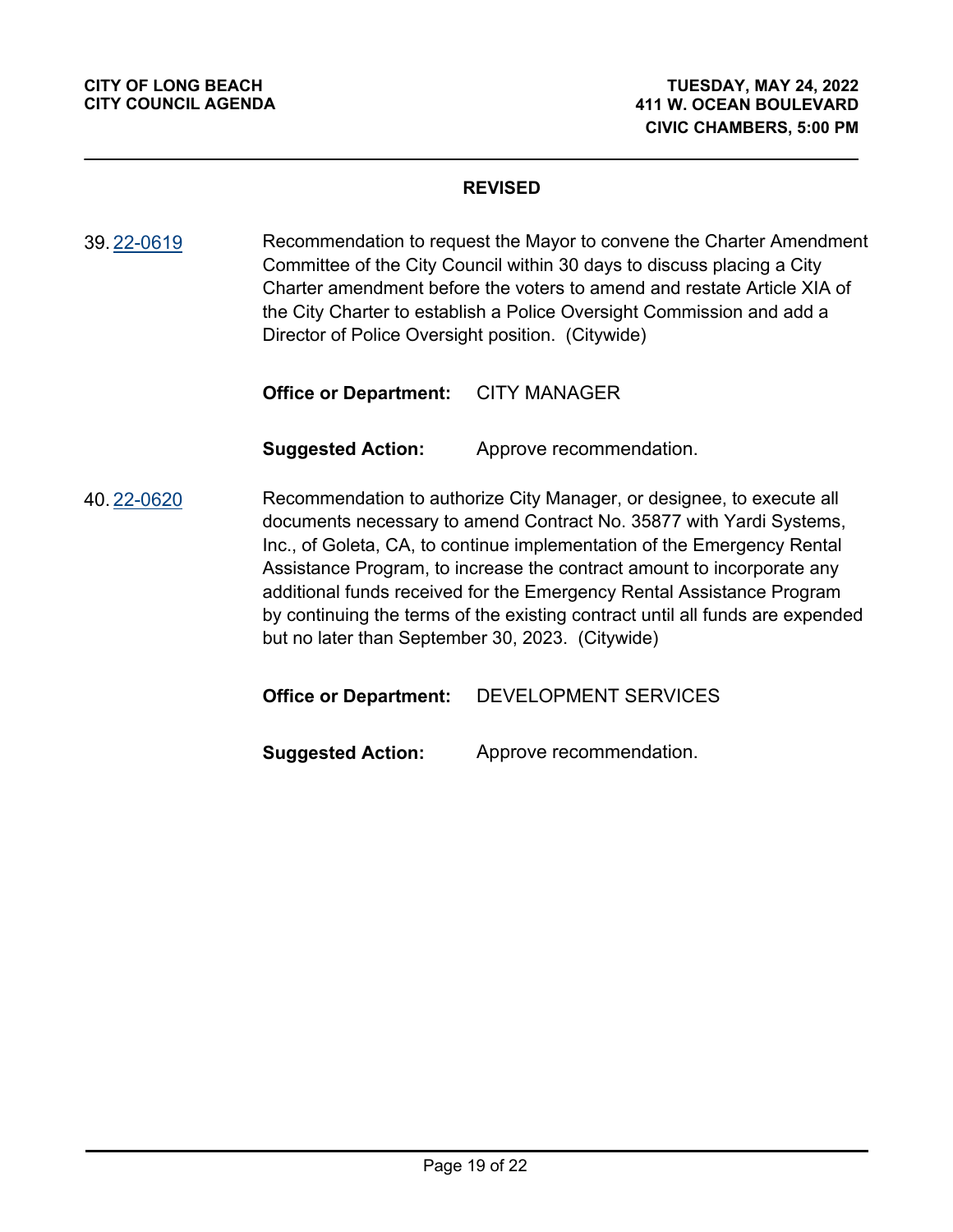Recommendation to adopt Plans and Specifications No. 3002120001 REBID and award a contract to Reyes Construction, Inc., of Pomona, CA, for construction of the Colorado Lagoon Open Channel Phase 2A Project (Project), in the amount of \$20,817,600, authorize an 18 percent contingency in the amount of \$3,747,168, for a total contract amount not to exceed \$24,564,768, and authorize City Manager, or designee, to execute all documents necessary to enter into the contract, including any necessary amendments; 41. [22-0621](http://longbeach.legistar.com/gateway.aspx?M=L&ID=239694)

> Authorize City Manager, or designee, to amend the Memorandum of Understanding between the Public Works and Harbor Departments to accept an additional contribution of \$5,700,000 for the Project; and

> Increase appropriations in the Tidelands Operating Fund Group in the Public Works Department by \$5,700,000, offset by a transfer from the Harbor Fund Group in the Harbor Department. (District 3)

**Office or Department:** PUBLIC WORKS

**Suggested Action:** Approve recommendation.

## **PUBLIC COMMENT: IMMEDIATELY PRIOR TO ADJOURNMENT**

Opportunity is given to those members of the public who have not addressed the City Council on non-agenda items. Each speaker is limited to three minutes unless extended by the City Council.

#### **HEARING REMINDERS:**

Tuesday, June 14, 2022 - Hearing for Appeal of the Planning Commission's March 17, 2021 denial of a Conditional Use Permit to operate a car wash at 5005 Long Beach Blvd. (District 8)

Tuesday, June 14, 2022 - Hearing for West Long Beach Moratorium Extension.

kb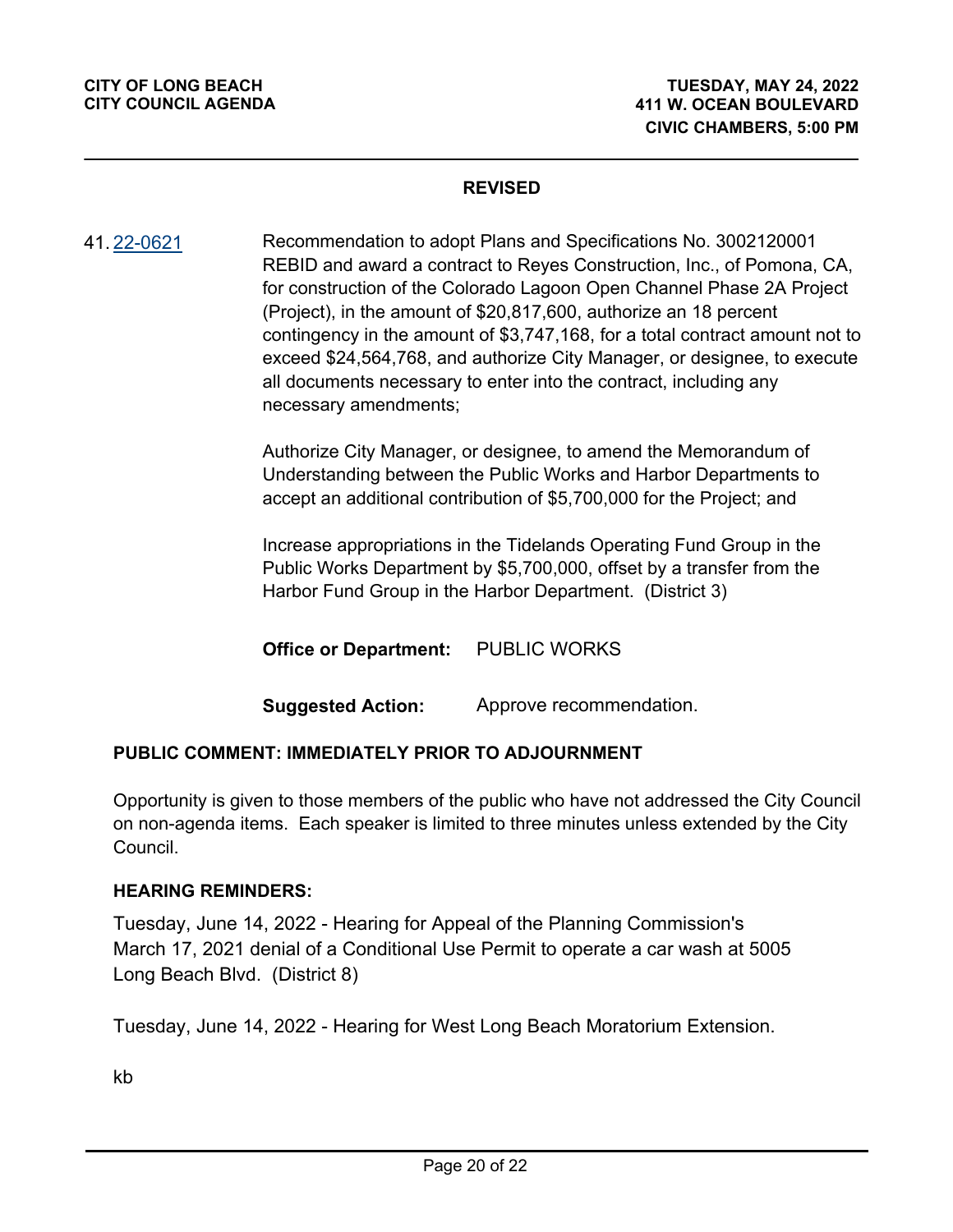## **NOTE:**

The City Council agenda and supporting documents are available on the Internet at www.longbeach.gov. Agenda items may also be reviewed in the Office of the City Clerk or online at the Main Library and at the Branch Libraries. Persons interested in obtaining an agenda via e-mail should subscribe to the City of Long Beach LinkLB System at www.longbeach.gov/linklb.

Any supplemental writings or documents regarding an agenda item that are distributed to a majority of the City Council after the posting of this agenda will be available for public inspection in the Office of the City Clerk during normal business hours and available on the internet at http://longbeach.legistar.com/Calendar.aspx.

If oral language interpretation for non-English speaking persons is desired or if a special accommodation is desired pursuant to the Americans with Disabilities Act, please make your request by phone to the Office of the City Clerk at (562) 570-6101, 24 business hours prior to the City Council meeting.

Kung humihiling ng pasalitang interpretasyon ng wika ng agenda at minutes ng Konseho ng Lungsod o kung humihiling ng isang natatanging pagtulong ayon sa Americans with Disabilities Act, mangyaring humiling sa pamamagitan ng telepono sa Opisina ng Clerk ng Lungsod sa (562) 570-6101, 24 oras ng negosyo bago isagawa ang pulong ng Konseho ng Lungsod.

Si desea interpretación oral en otro idioma para las personas que no hablan inglés o si desea una adaptación especial en conformidad con la Ley de Estadounidenses con Discapacidades, haga su solicitud por teléfono a la oficina del secretario municipal al (562) 570-6101, 24 horas hábiles antes de la reunión del ayuntamiento de la ciudad.

បើមានការចង់បាននូវការបកប្រែភាសាជាល់មាត់សម្រាប់អុកមិនចេះនិយាយអង់គ្លេស

ឬបើមានការចង់បាននូវការជួយសម្របសម្រសពិសេសដែលយោងទៅតាមច្បាប់ស្តីពីជនពិការអាមេរិកាំងនោះ សូមមេត្តាធ្វើការស្នើសុំទៅកាន់ស្មៅននៃសាលាក្រងតាមទូរសព្ទដែលមានលេខ (562) 570-6101 រយ:ពេល 24 ម៉ោងធ្វើការនៅមុនកិច្ចប្រជុំនៃក្រមប្រឹក្សាក្រង។